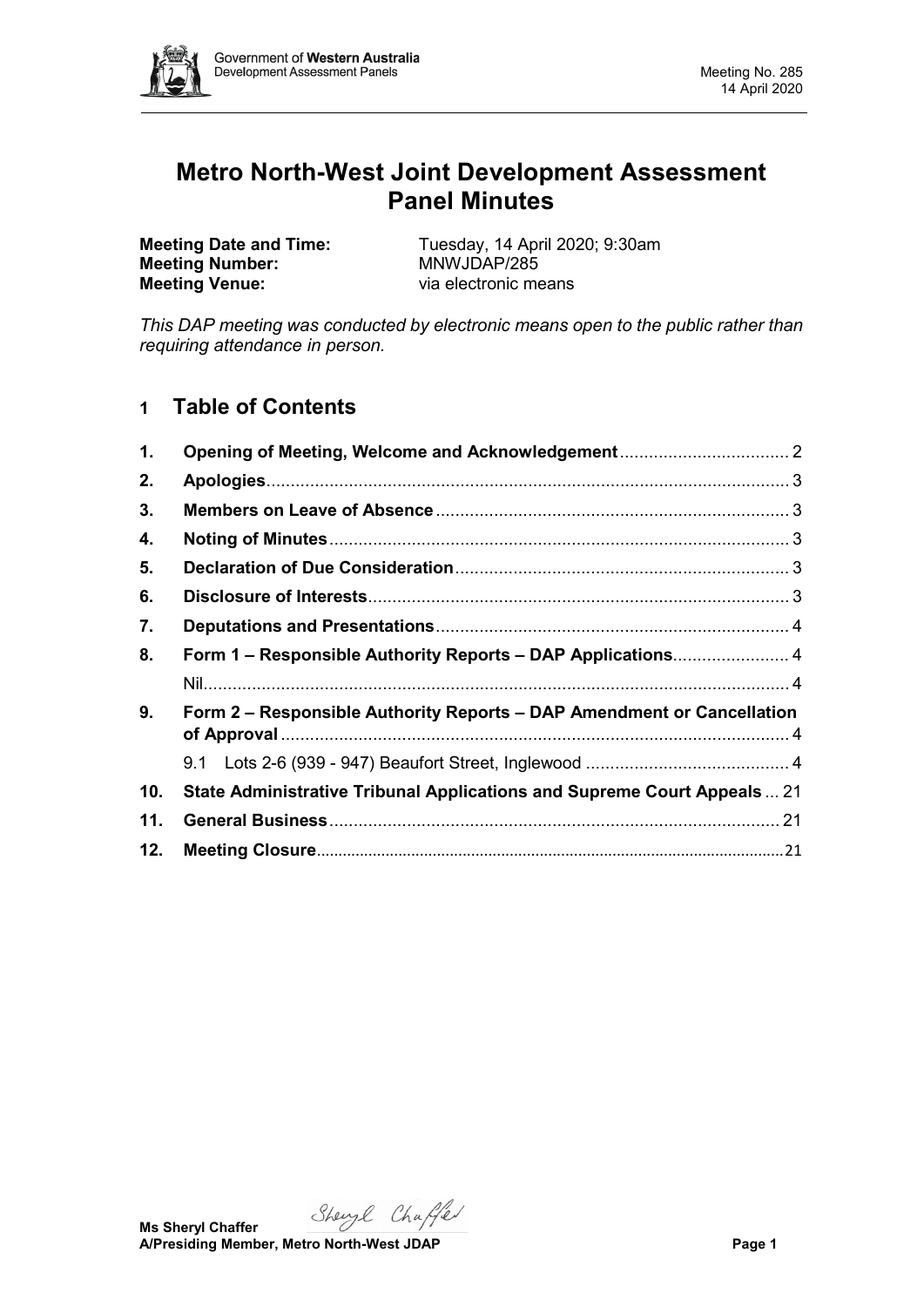

# **Attendance**

# **DAP Members**

Ms Sheryl Chaffer (A/Presiding Member) Ms Kym Petani (A/Deputy Presiding Member) Cr David Boothman (Local Government Member, City of Stirling) Cr Suzanne Migdale (Local Government Member, City of Stirling)

# **Officers in attendance**

Ms Giovanna Lumbaca (City of Stirling) Mr Chris Fudge (City of Stirling) Mr Peter Webster (City of Stirling)

## **Minute Secretary**

Ms Adele McMahon (DAP Secretariat) Ms Ashlee Kelly (DAP Secretariat)

## **Applicants and Submitters**

Mr Peter Blackall (Niche Living) Ms Ann Tupin (Niche Living) Ms Claire Smith (Flyt Pty Ltd) Mr Peter Simpson (PTS Town Planning)

## **Members of the Public / Media**

<span id="page-1-0"></span>There was 1 member of the public in attendance.

## **1. Opening of Meeting, Welcome and Acknowledgement**

The A/Presiding Member declared the meeting open at 9:33am on 14 April 2020 and acknowledged the traditional owners and pay respect to Elders past and present of the land on which the meeting was being held.

The A/Presiding Member announced the meeting would be run in accordance with the DAP Standing Orders 2017 under the *Planning and Development (Development Assessment Panels) Regulations 2011.*

## **1.1 Announcements by Presiding Member**

The Presiding Member advised that panel members may refer to technical devices, such as phones and laptops, throughout the meeting to assist them in considering the information before them.

The Presiding Member advised that in accordance with Section 5.16 of the DAP Standing Orders 2017 which states *'A person must not use any electronic, visual or audio recording device or instrument to record the proceedings of the DAP meeting unless the Presiding Member has given permission to do so.',* the meeting would not be recorded.

Shengl Chaffer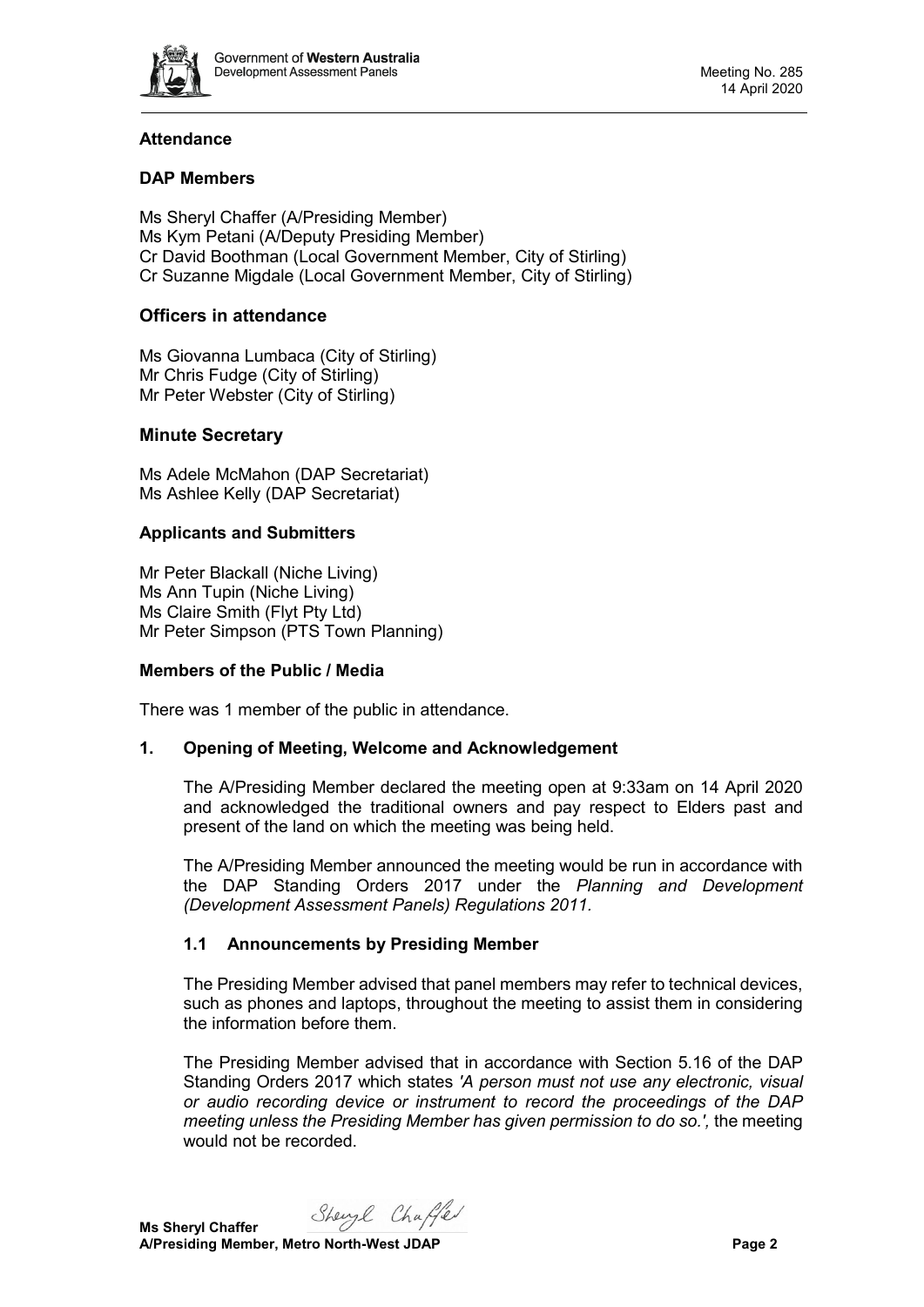

The Presiding Member announced that the Metro North-West JDAP is currently undertaking a trial of revised templates to promote greater consistency and transparency of information published on the DAP website. During this time, changes to the content contained within the Agendas, Minutes and Responsible Authority Reports may be observed.

In response to the COVID-19 situation, this meeting is being conducted by electronic means open to the public. Members are reminded to announce their name and title prior to speaking.

## <span id="page-2-0"></span>**2. Apologies**

Ms Karen Hyde (Presiding Member) Mr Fred Zuideveld (Specialist Member) Mr Peter Keleman (A/Specialist Member)

#### <span id="page-2-1"></span>**3. Members on Leave of Absence**

Nil

#### <span id="page-2-2"></span>**4. Noting of Minutes**

DAP members noted that signed minutes of previous meetings are available on the [DAP website.](https://www.dplh.wa.gov.au/about/development-assessment-panels/daps-agendas-and-minutes)

#### <span id="page-2-3"></span>**5. Declaration of Due Consideration**

The Presiding Member noted that an addendum to the agenda was published to include details of a DAP direction for further information and responsible authority response in relation to Item 9.1, received on 9 April 2020.

All members declared that they had duly considered the documents.

#### <span id="page-2-4"></span>**6. Disclosure of Interests**

DAP Member, Ms Karen Hyde, declared a Direct Pecuniary Interest in item 9.1. The planning consultant for this application is Taylor Burrell Barnett, who is Ms Hyde's employer.

DAP Member, Mr Fred Zuideveld, declared a Direct Pecuniary Interest in item 9.1. Mr Zuideveld is the architect for this application

DAP Member, Mr Peter Keleman, declared an Indirect Pecuniary Interest in item 9.1. Mr Keleman is a part owner a shareholder of a company engaged by Niche Living Construction for another project.

In accordance with section 6.2 and 6.3 of the DAP Standing Orders 2017, the A/Presiding Member determined that the members listed above, who had disclosed Direct and Indirect Pecuniary Interests, were not permitted to participate in the discussion and voting on the item.

Shengl Chaffer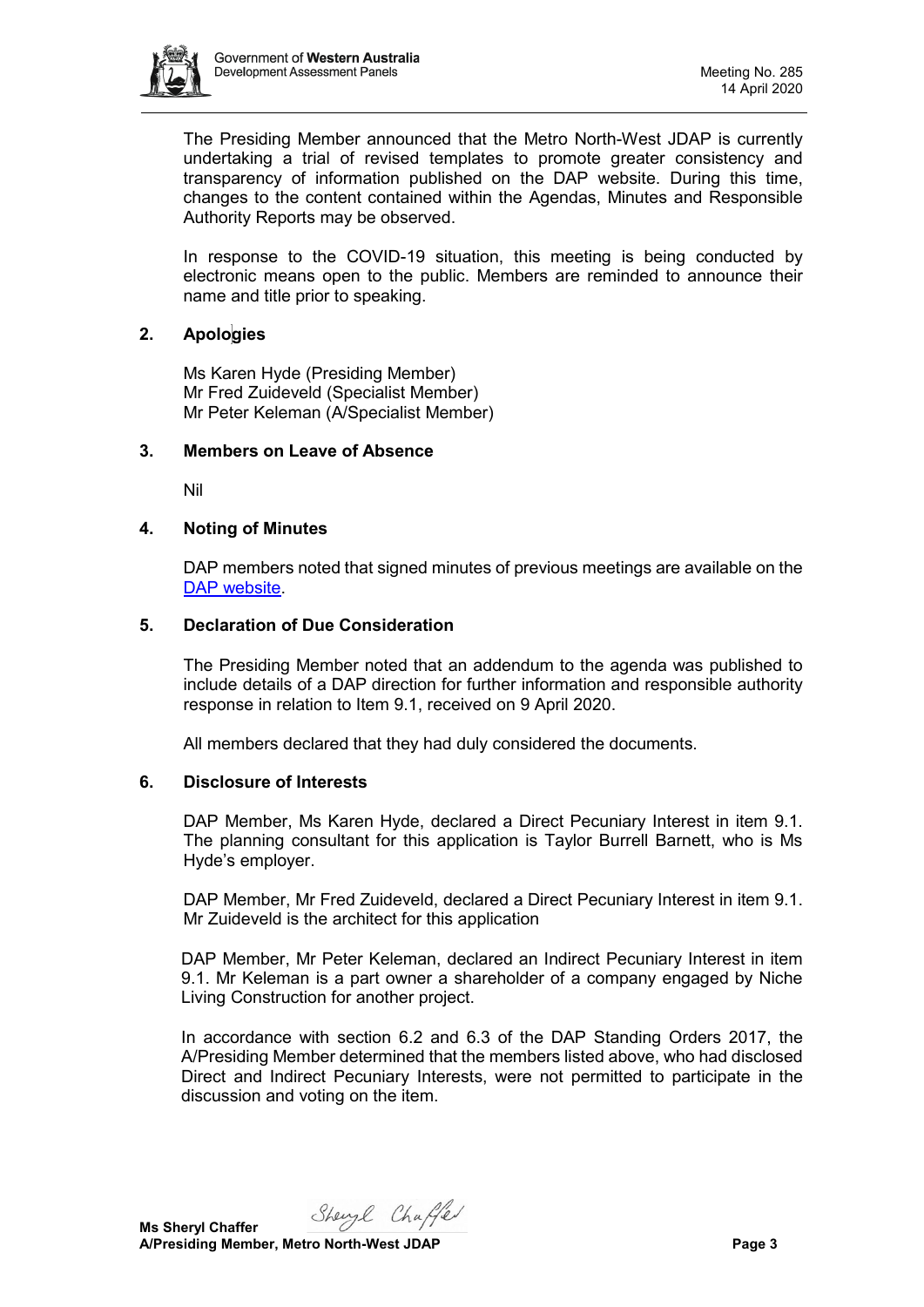

DAP Member, Ms Kym Petani, declared an Impartiality Interest in item 9.1. GHD has been engaged by the City of Stirling to provide, Construction support for Stephenson Avenue, Culvert feasibility and design for Stephenson Avenue cross streets, Management Plans for Stephenson Avenue extensions, OSH consultancy panel services, and Building assessments for the Hamersely golfcourse. Ms Petani an employee and shareholder in GHD.

Additionally, Ms Petani is a member of the Inglewood on Beaufort local community group.

The A/Presiding Member determined that the member listed above, who had disclosed an Impartiality Interest interest, was permitted to participate in the discussion and voting on the item.

# <span id="page-3-0"></span>**7. Deputations and Presentations**

- **7.1** Mr Peter Simpson (PTS Town Planning) addressed the DAP in support of the recommendation for the application at Item 9.1 and responded to questions from the panel.
- **7.2** Mr Peter Blackall (Niche Living) responded to questions from the panel in relation to the application at Item 9.1.
- **7.3** City of Stirling Officers addressed the DAP in relation to the application at Item 9.1 and responded to questions from the panel.

## <span id="page-3-1"></span>**8. Form 1 – Responsible Authority Reports – DAP Applications**

Nil

## <span id="page-3-3"></span><span id="page-3-2"></span>**9. Form 2 – Responsible Authority Reports – DAP Amendment or Cancellation of Approval**

<span id="page-3-4"></span>**9.1 Lots 2-6 (939 - 947) Beaufort Street, Inglewood**

| Development Description:    | <b>Mixed Use Development</b>          |
|-----------------------------|---------------------------------------|
| <b>Proposed Amendments:</b> | Basement, Parking, Communal Areas and |
|                             | <b>Internal Apartment Layouts</b>     |
| Applicant:                  | <b>Taylor Burrell Barnett</b>         |
| Owner:                      | Diamond Development Alliance Pty Ltd  |
| Responsible Authority:      | City of Stirling                      |
| DAP File No:                | DAP/18/01420                          |

Shengl Chaffer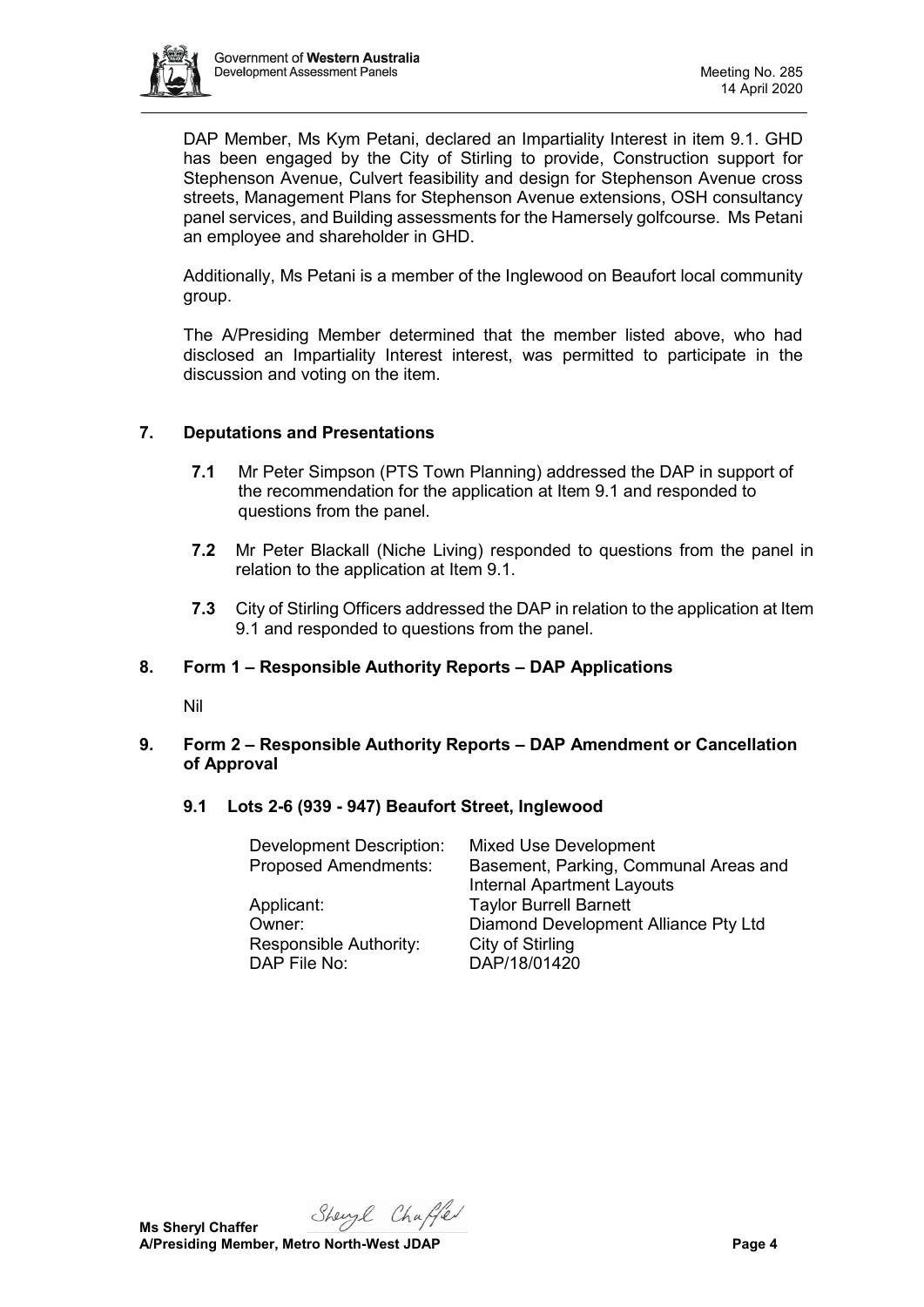

# **REPORT RECOMMENDATION**

**Moved by: Ms Sheryl Chaffer <b>Seconded by:** Ms Kym Petani

That the Metro North-West JDAP resolves to:

- a. **Accept** that the DAP Application reference DAP/18/01420 as detailed on the DAP Form 2 dated 11 December 2019 is appropriate for consideration in accordance with regulation 17 of the Planning and Development (Development Assessment Panels) Regulations 2011; and
- b. **Approve** DAP Application reference DAP/18/01420 and accompanying plans (Attachment 1) for the proposed extension of time to the term of approval and amendments to the approved Five Storey Mixed Use Development at Lots 6, 5, 4, 3 and 2, House Numbers 939, 941, 943, 945 and 947, Beaufort Street, Inglewood, in accordance with *Clause 68, Schedule 2 of the Planning and Development (Local Planning Schemes) Regulations 2015* and the provisions of Clause 10.3 of the City of Stirling's Local Planning Scheme No.3, and pursuant to Clause 24(1) and 26 of the Metropolitan Region Scheme, for a further two (2) years subject to the following conditions:

#### **Conditions:**

- 1. A 2.2 metre wide road widening area is to be ceded to the Crown on the north-west side of the lot along Sturgate Lane prior to the occupation of the development. The applicant/owner shall construct the 2.2 metre widening area in order to extend the width of the Sturgate Lane carriageway, including extension of the carriageway widening to the Normanby Road intersection, and install lighting in the laneway to the City's specification and satisfaction at the applicant/owner's costs.
- 2. A 2.0 metre by 2.0 metre corner truncation (after allowing for the widening) at the intersection of Normanby Road and Sturgate Lane shall be ceded to the crown free of cost to the City prior to the occupation of the development.
- 3. Prior to the completion of the development, an additional six (6) on-street car parking bays are to be provided at the applicant's expense along the northern side of Beaufort Street abutting the subject site, in consultation with the Department of Planning, lands and Heritage and to the satisfaction of the City.
- 4. Prior to the occupation of the development, a delivery/service vehicle embayment is to be constructed within the verge area on Normanby Road abutting the subject site at the owner's expense, to the satisfaction of City of Stirling.
- 5. An amended Waste Management Plan shall be submitted to the City of Stirling and approved prior to the submission of a Building Permit. The amended waste management plan is to demonstrate the development facilitating residential and commercial bin pickup via the Service Vehicle Embayment along Normanby Street frontage, to the satisfaction of the City. The waste management plan is to be complied with for the duration of the occupation of the development.

Shengl Chaffer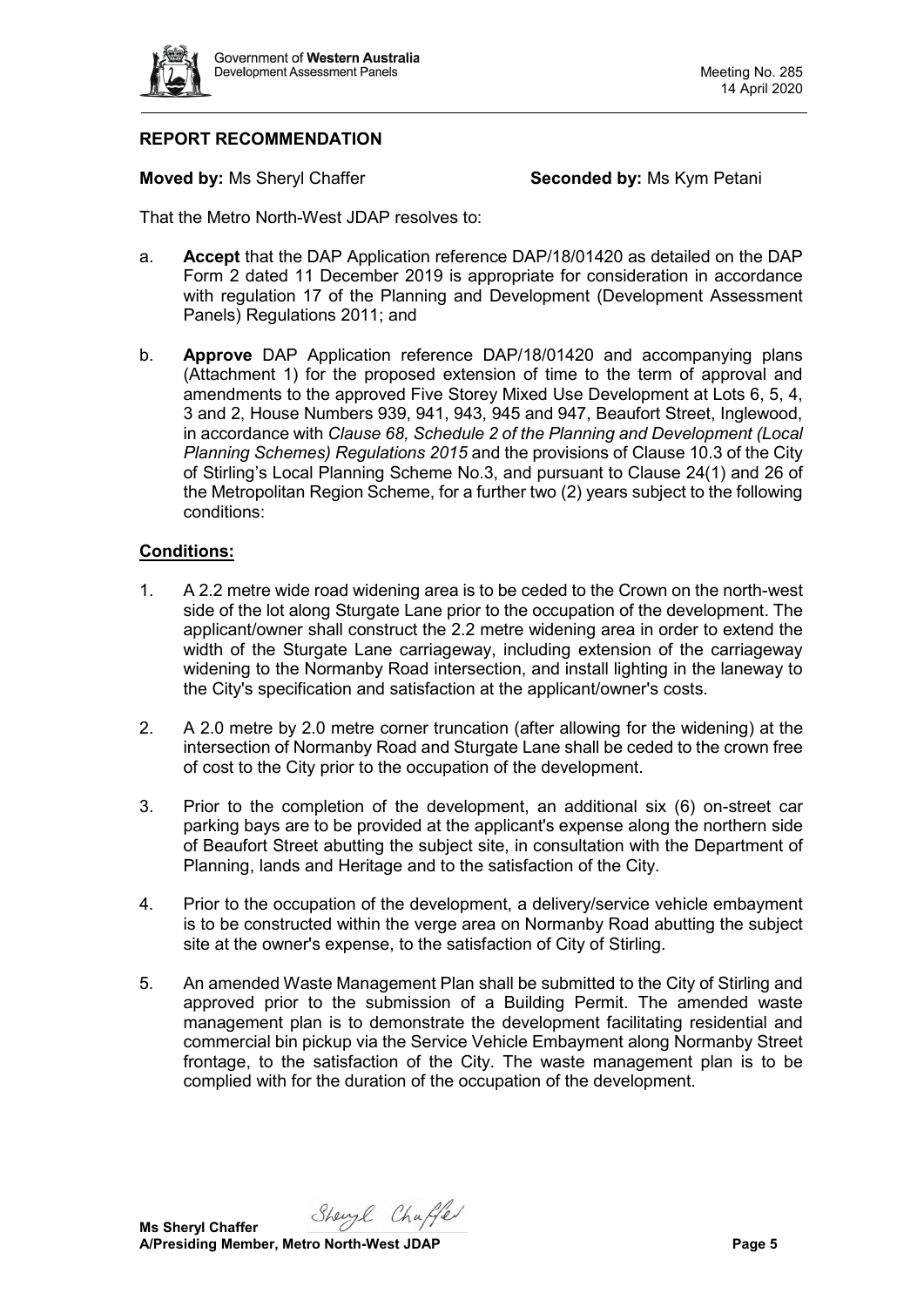

- 6. The removal of the two (2) street trees within the Normanby Road verge area to accommodate the delivery/service vehicle embayment will be undertaken by the City upon payment of the associated contribution costs as outlined in the City's Street and Reserve Tree Policy. The associated costs are to be paid by the owner/applicant prior to commencement of development and are a 90% contribution of the total.
- 7. The Normanby Road verge shall be upgraded to match the Beaufort Street paving styles, to the satisfaction of the City of Stirling.
- 8. No doors are permitted to open out into the road reserve.
- 9. All awnings must provide a minimum 1.0m clearance from the existing face of the kerb.
- 10. Lots 2, 3, 4, 5 and 6, House Numbers 947, 945, 943, 941 and 939 Beaufort Street, Inglewood shall be amalgamated into a single lot on a Certificate of Title. Amalgamation must occur prior to practical completion of the development.
- 11. The colours, materials and finishes of the development shall be in accordance with the approved schedule of finishes which forms part of this approval.
- 12. A practising structural engineer with heritage experience is required to submit floor plans and elevations with specification and detail, to the City with the Partial Demolition Permit prior to the submission of a Building Permit, to demonstrate how the structural integrity of the existing structure is to be maintained during building and demolition works. The details are to include but are not limited to a methodology statement of work sequence, details of proposed connection to the new work, detail of any support of existing floor, walls and roof structures required, and details of any foundation support required.
- 13. An amended Landscaping Plan shall be submitted to the City and approved in writing by the City, prior to the submission of a Building Permit.
- 14. Amended plans are to be provided prior to the submission of a Building Permit application, to the satisfaction of the City of Stirling, to address the following:
	- a. Aisle and ramp widths in compliance with AS/NZS 2890.1 section 2.5.2;
	- b. A minimum headroom clearance of 2200mm is to be provided along the full length of the ramps and parking areas, in compliance with AS/NZS2890.1 section 5.3.1.; and
	- c. A minimum headroom clearance of 2500mm is to be provided above the ACROD parking bay, in compliance with AS/NZS2890.6:2009 section 2.4.
- 15. All noise attenuation measures, identified by the Sealhurst Acoustic Report dated November 2019 are to be incorporated into the building design and implemented prior to occupancy of the development.

Shengl Chaffer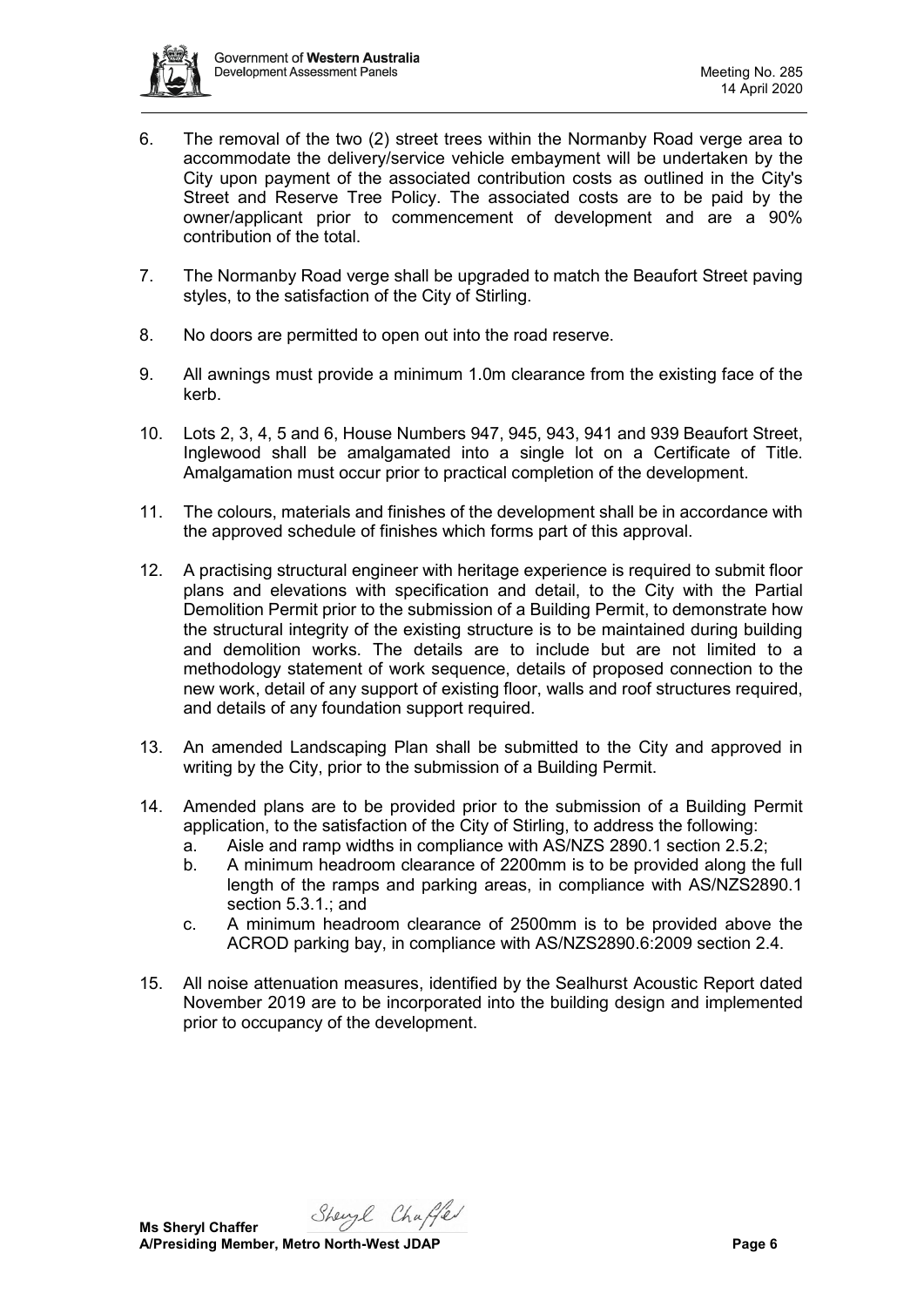

- 16. An acid sulphate soils self-assessment form and, if required as a result of the selfassessment, an acid sulphate soils report and an acid sulphate soils management plan shall be submitted to and approved by the Department of Water and Environment Regulation before any ground disturbing development or development are commenced. Where an acid sulphate soils management plan is required to be submitted, all works shall be carried out in accordance with an approved management plan.
- 17. All bedrooms and living rooms are to meet the requirements set out within State Planning Policy 5.4: 'Road and Rail Transport Noise and Freight Considerations in Land Use Planning' and associated Guidelines for residential development.
- 18. A minimum of three (3) bicycle parking bays allocated for customers of the commercial tenancies shall be provided on site prior to the occupation of the development. The design and construction of the bicycle bays shall be in accordance with Australian Standards AS 2890.3:2015.
- 19. The ground floor common space component of the development is for the exclusive use of residents of the building only, unless the further approval of the City is obtained.
- 20. Prior to the commencement of development, a land use tenancy plan for all permitted land uses as specified under Local Planning Scheme No.3, is to be provided to the satisfaction of the City of Stirling. The plan shall specify the land use and any other relevant details for each commercial tenancy using the land uses defined under Local Planning Scheme No.3.
- 21. Prior to the occupation of the development, the number and allocation of car parking bays is to be provided on-site as follows:
	- a. A minimum 56 residential car parking bays;
	- b. A minimum 9 residential visitor car parking bays; and
	- c. A minimum 21 non-residential car parking bays.
- 22. All non-residential and residential visitor bays are to be marked and signposted accordingly and to be accessible for all visitors, customers and staff to the satisfaction of the City.
- 23. A revised Parking Management Plan shall be submitted to the City of Stirling for approval prior to commencement of development. The Parking Management Plan shall include, but not be limited to, the following considerations:
	- a. Traffic management measures are to be provided at the top of the ramp up to the ground floor car park to provide a safe environment for vehicles entering and leaving the carpark, in compliance with AS/NZS2890.1:2004 section 5.3.1. Traffic lights, mirrors, signage and pavement markings are to be installed. Details are to be provided prior to the submission of a Building Permit;
	- b. Traffic management measures are to be provided at the foot of the ramp down to the basement car park to provide a safe environment for vehicles entering and leaving the basement, in compliance with AS/NZS2890.1:2004 section 5.3.1. Mirrors, signage and pavement markings are to be installed. Details are to be provided prior to the submission of a Building Permit;
	- c. How different types of parking will be managed and controlled within the facility, such as ACROD and visitors; and

Shengl Chaffer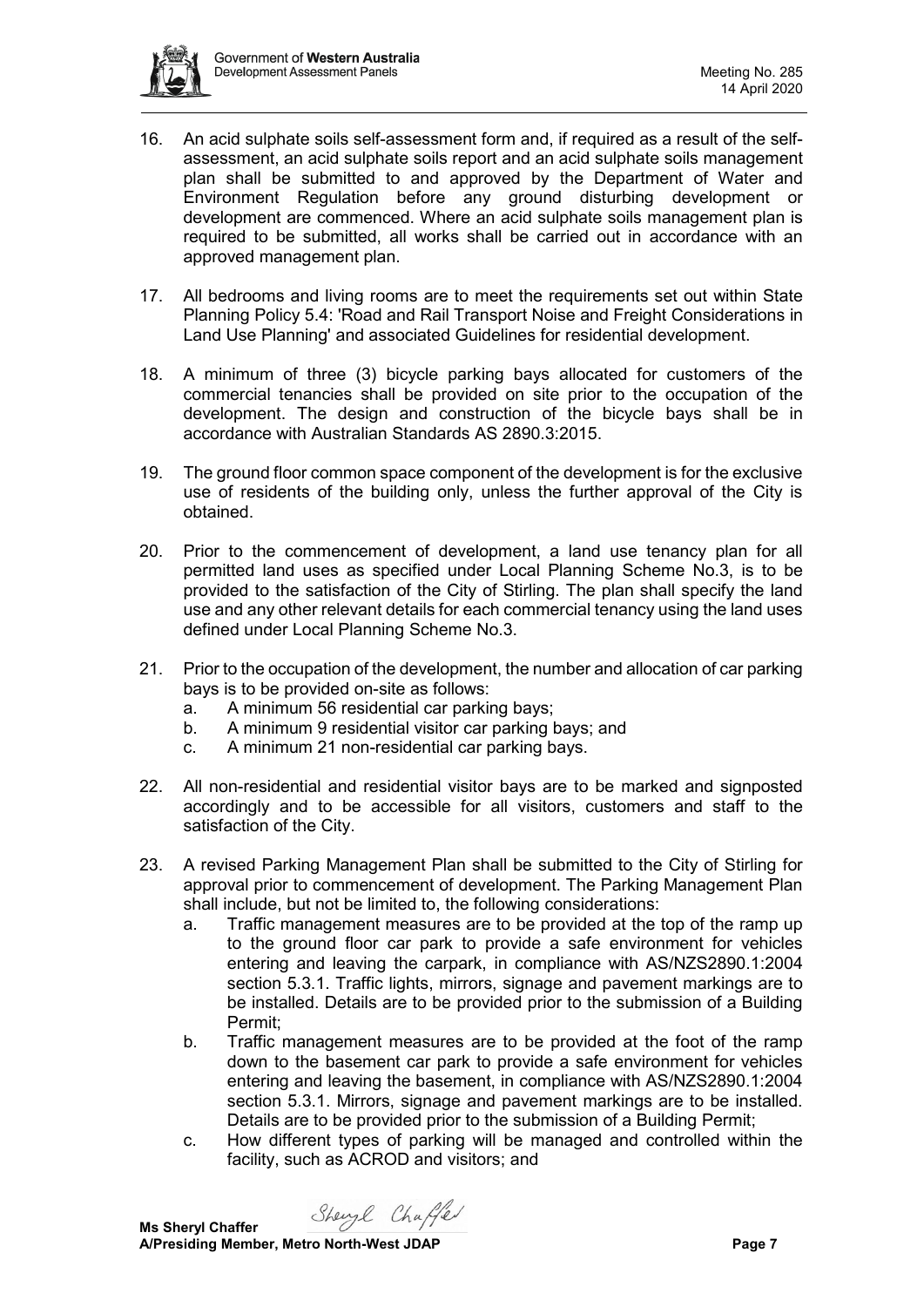

d. What safety and security measures will be implemented to protect those using the facility.

The Parking Management Plan is to be complied with for the duration of the occupation of the development, unless otherwise varied by the City of Stirling.

- 24. Vehicular parking manoeuvring and circulation areas indicated on the approved plan shall be sealed and drained, the parking spaces marked out and maintained in good repair.
- 25. All parking areas are to comply with AS/NZS2890.1:2004 and AS/NZS2890.6:2009. In particular items to note include:
	- a. Headroom (AS/NZS2890.1section 5.3 and AS/NZS2890.6 section 2.4); and
	- b. Manoeuvring space (AS/NZS2890.1 section 2.4.2 (d)).
- 26. The finished level of pedestrian entrances to all non-residential tenancies accessed directly from a public road shall be at the finished pavement level in accordance with Universal Access design standards.
- 27. All clothes drying devices and clothes drying areas shall be located and positioned so as not to be visible from the street or a public place.
- 28. Each multiple dwelling shall be provided with a mechanical dryer prior to the occupancy or use of the development where a concealed drying area is not provided exclusively for the dwelling.
- 29. Crossovers shall be designed and constructed in accordance with the City's Local Planning Policy 6.7 - Parking and Access. Crossovers are to be installed prior to occupancy or use of the development.
- 30. Prior to the occupation of the development, any redundant crossover(s) shall be removed and the kerbing and road verge reinstated at the owners cost in accordance with City's Local Planning Policy 6.7 - Parking and Access.
- 31. Prior to occupation of the development, all privacy screening shall be visually impermeable and is to comply in all respects with the requirements of Clause 6.4.1 of the Residential Design Codes (Visual Privacy) deemed-to-comply provisions, and be maintained for the life of the development.
- 32. No walls, letterboxes, fences or other structures above 0.75 metres in height to be constructed within the 1.5 metres of where:
	- a. vehicular access points adjoin the site, or
	- b. driveway meets a public street, or
	- c. two streets intersect, or
	- d. driveway meets a right of way, or

unless further approval of Council is obtained.

33. A Site Management Plan to be submitted and approved by the City of Stirling prior to submission of a Building Permit. The Site Management Plan to address dust, noise, waste management, storage of materials, traffic and site safety/security. The Site Management Plan is to be complied with for the duration of the construction of the development.

Shengl Chaffer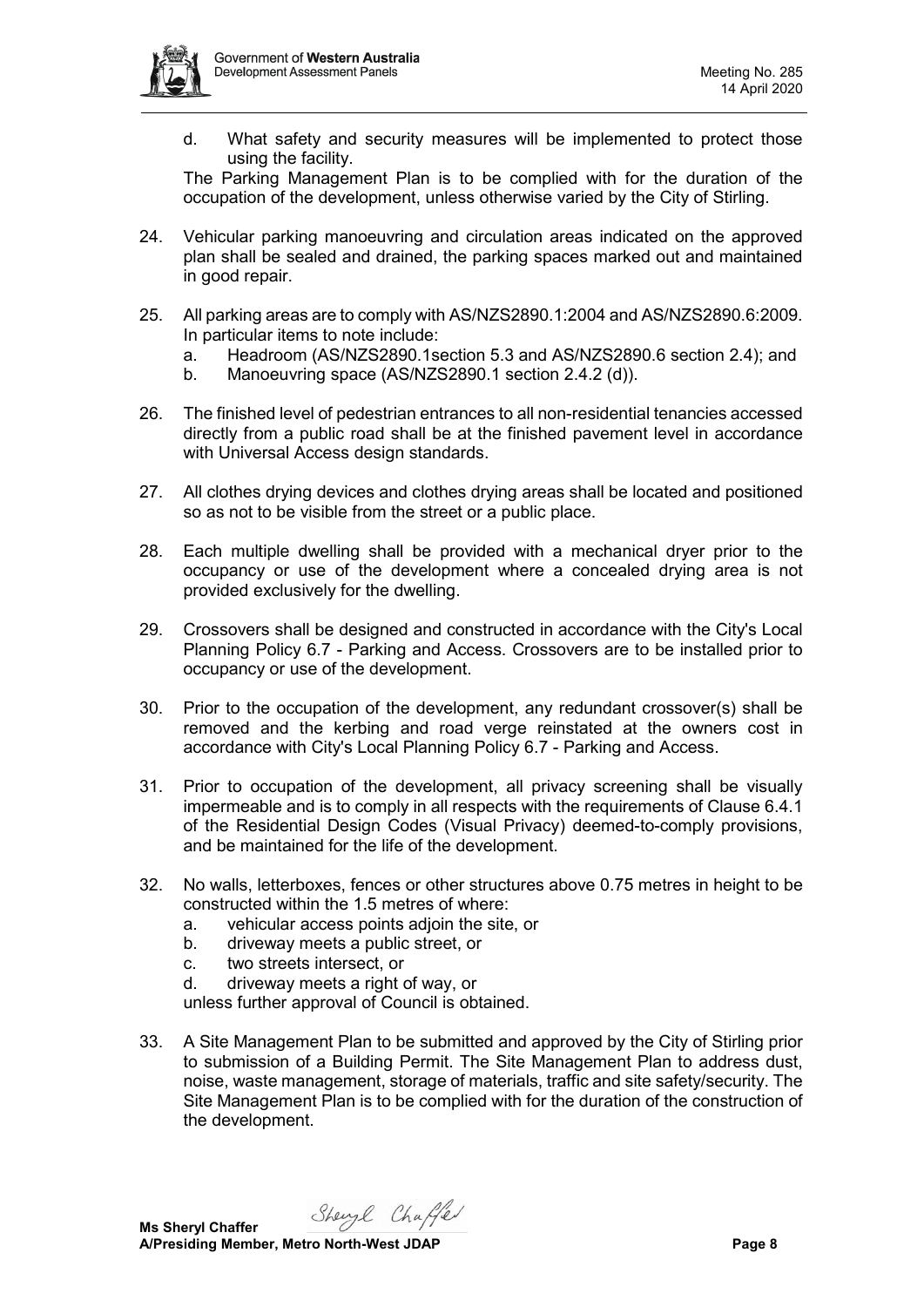

- 34. No goods or materials being stored, either temporarily or permanently, in the parking or landscape areas or within access driveways. All goods and materials are to be stored within the buildings or storage facilities, where provided.
- 35. Prior to occupancy of the development, all off-street parking to be available onsite during business hours for all customers and staff.
- 36. Architectural lighting of the building and lighting under all awnings, parking areas, service areas, footpaths and entry and exit points to be provided prior to occupation of the development.
- 37. Any outside lighting to comply with Australian Standards AS 4282-1997 for the control of obstructive effects of outdoor lighting and not spill into any adjacent residential premises.
- 38. All air conditioning units, plant and roof equipment and other external fixtures are to be screened from view of a public street.
- 39. All stormwater from all roofed and paved areas shall be collected and contained on site. There shall be no connection to the City's drainage infrastructure without the written approval of the City.
- 40. All ground floor external walls are to be treated with an anti-graffiti coating to reduce the likelihood of and improve ease of graffiti removal.
- 41. Prior to occupation of the development, the external finish of the boundary walls shall be to the same standard as the rest of the development, to the satisfaction of the City.
- 42. All external fixtures and building services of the residential development are to comply with deemed-to-comply provisions of Clause 6.4.5 of the Residential Design Codes (External Fixtures, Utilities and Facilities).
- 43. A Notification, pursuant to Section 70A of the *Transfer of Land Act 1893,* is to be placed on the Certificate of Title of the subject lot. Notice of this Notification is to be included on the diagram or plan of survey (Deposited Plan). The Notification is to state as follows:

'*This lot is in the vicinity of a transport corridor and is affected, or may in the future be affected, by road transport noise. Road transport noise levels may rise or fall over time depending on the type and volume of traffic.'*

- 44. The traditional shop fronts are to be retained and protected, as indicated on the approved plans, following the methodology outlined in the Heritage Engineer's report dated 2 March 2020. The shop fronts and subsequent walls are to be remediated where necessary, to BCA standards, prior to any works commencing, to ensure subsequent building works including demolition and excavation will not further impact the retained shop fronts or cause the retained walls and shop fronts to fail.
- 45. Amended plans are to be submitted prior to the Building Permit, demonstrating an alternative finish to the feature cladding located on the south-western corner of the development, to the satisfaction of the City.

Shengl Chaffer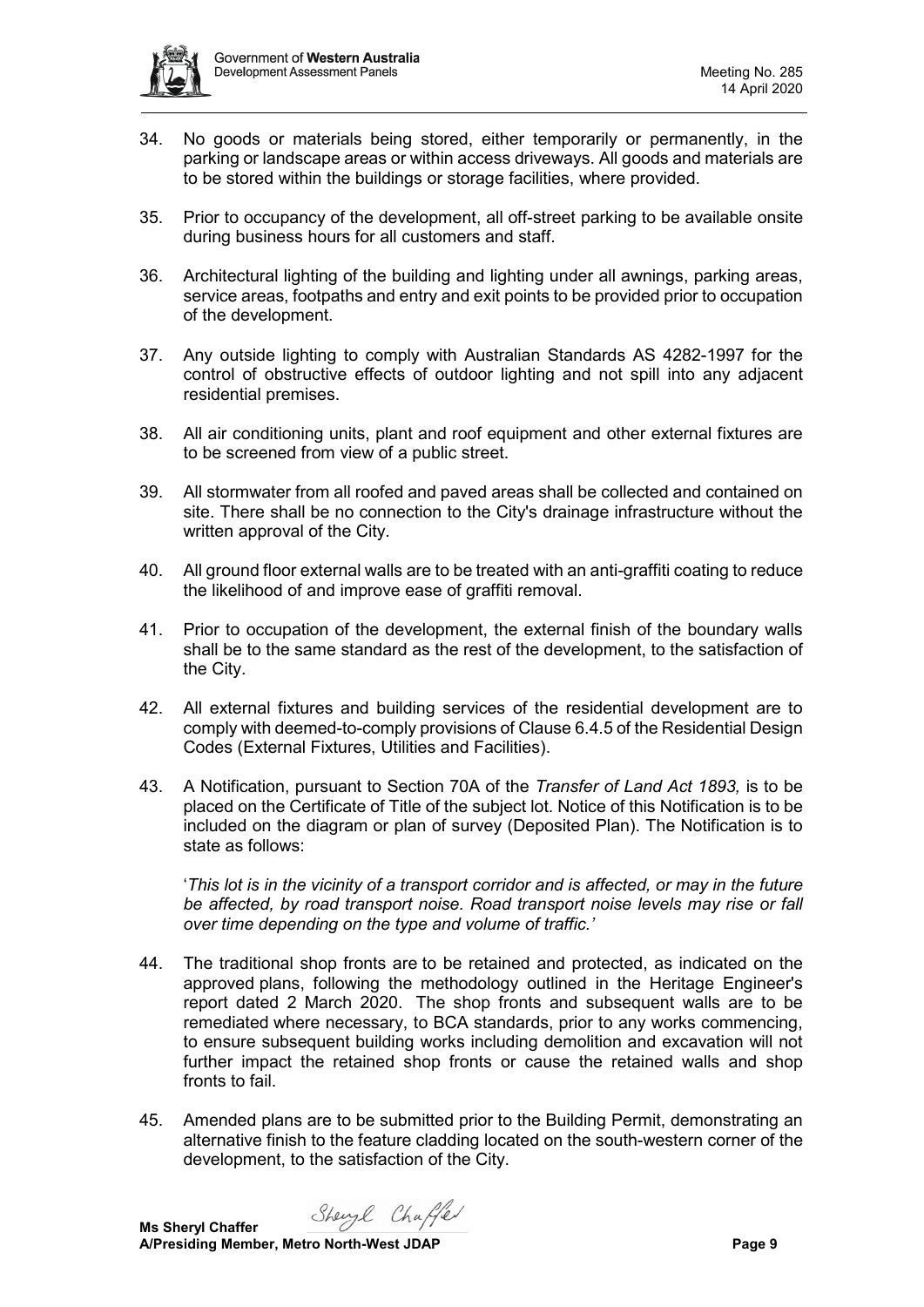

46. Planting of two (2) new street trees at the applicants cost will be scheduled to occur in the next available planting season after the completion of the development. The two (2) new street trees to Normanby Road are to be *Lophostemon confertus* of a minimum 100L size. The owner/applicant shall pay the cost of planting the new street trees prior to the commencement of development, as determined by the City in the City's Street and Reserve Trees Policy.

## **Advice Notes:**

- Note 1. Any conditions requiring changes to the built form are to be satisfied prior to the submission of a Building Permit, to the satisfaction of the City of Stirling.
- Note 2. The applicable Performance Bond for these ROW infrastructure works shall be:
	- i) ROW Construction \$29,427 (being 2.2m x 76m x \$176/sqm); and
		- ii) ROW Lighting \$17,784 (being 76m x \$234/m). The installation of lighting in the laneway by the applicant is in lieu of payment of ROW lighting contribution under LPS 3.

A Bonding Agreement - Right of Way Construction is to be signed and submitted to the City together with the payment of the performance bond.

- Note 3. Unless otherwise specified all costs of and incidental to the satisfaction of these conditions must be paid by the owner including, without limitation, the City's legal costs and all registration fees and stamp duty (if any).
- Note 4. For all proposed works within the road reserve, detailed engineering construction plans are to be submitted and approved by the City of Stirling prior to works commencing on site. All relevant fees and bonds are to be paid by the owner, prior to the commencement of construction, to the satisfaction of the City.
- Note 5. The proposed crossover configuration is subject to the approval of the City's Verge Control Business Unit. A "Crossover Installation Application" is required to be submitted and approved prior to the commencement of the crossover installation.
- Note 6. The land or a portion of the land the subject of this approval has been identified as potentially being in an area affected by acid sulphate soils and, as such, it is your responsibility to ensure that all building works comply with WAPC Bulletin 64. For more information contact the Department of Water and Environmental Regulation.
- Note 7. Potential nuisance from artificial light to be addressed in accordance with Australian Standard AS 4282- 1997. Development to comply in all respects with the Health (Public Building) Regulations 1992.
- Note 8. Ventilation of underground car park to comply with Australian Standard AS 1668.2.
- Note 9. Noisy Construction Work outside the period 7:00 am to 7:00pm Monday to Saturday and at any time on Sundays and Public Holidays is not permitted unless an approved Noise Management Plan for the construction site has been issued.

Shengl Chaffer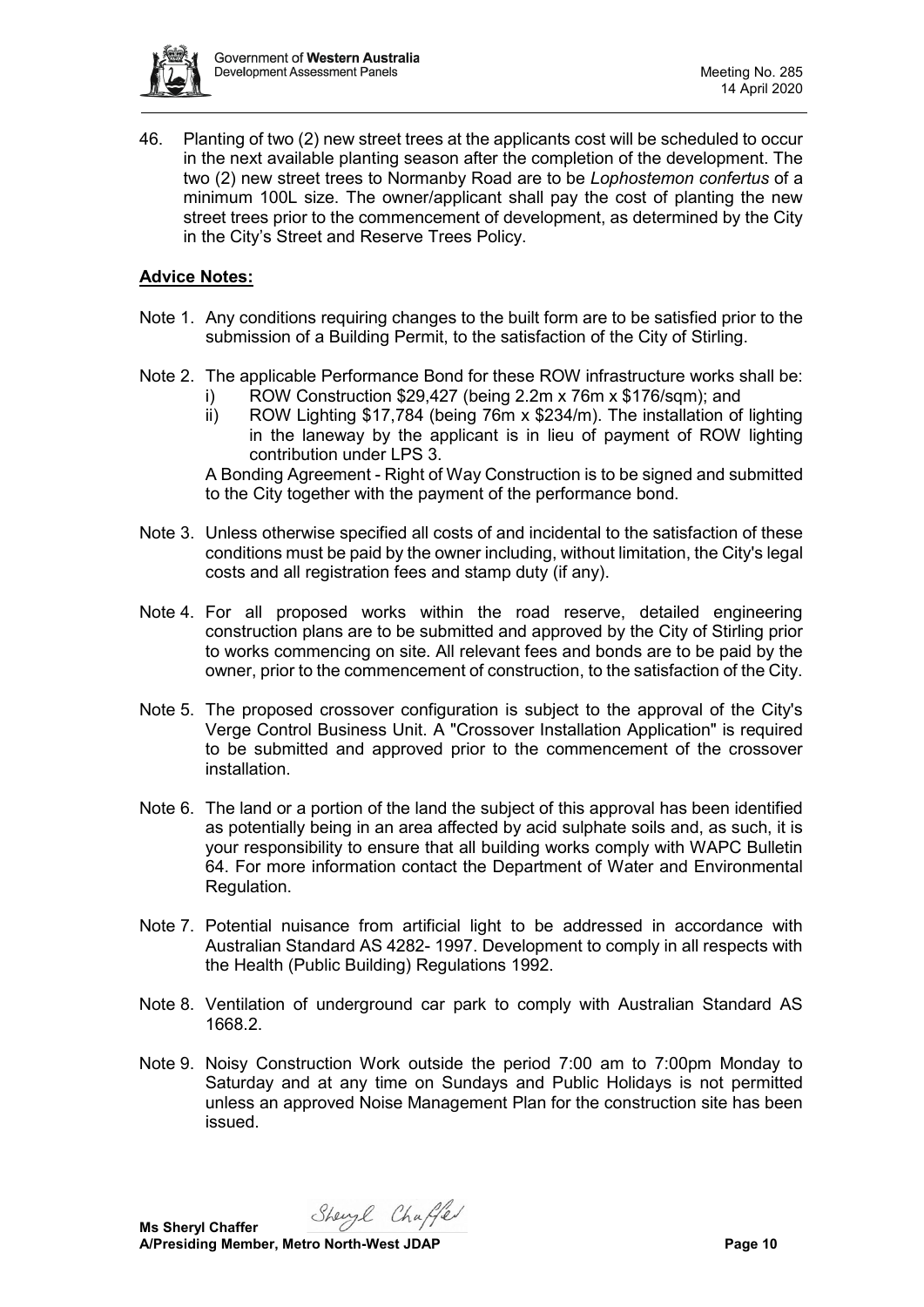

- Note 10.All street trees adjoining the subject land as shown on the submitted plans are to retained and protected unless otherwise approved by the City. It is the responsibility of the applicant to ensure that the site survey plan is correct as any inaccuracy of the plans will not be considered justification for the removal of trees in the event that their positions are incorrectly shown. The removal of street trees without the written approval of the City is an offence.
- Note 11.An Advanced Tree is defined in the City's Local Planning Policy 6.11 Trees and Development as: '*means a tree which requires planting in at least a 90 litre container or greater size and which is at least 2 metres in height and at least 2 years of age.'*
- Note 12.The associated contribution costs for this development are as follows:
	- i) Helliwell value of the tree: \$11,508.48
	- ii) Tree removal costs: \$380.00
	- iii) Total for the associated works: \$11,888.48
	- iv) Contribution payment required: \$10,699.63 (90% of the total including GST).
- Note 13.The bin enclosures must comply with the City of Stirling's Waste Management Local Law 2010. The bin enclosure must be large enough to fit all waste receptacles for the proposed number of units, taking into consideration the required provision all units. Ensure that receptacles do not cause a nuisance to the occupiers of adjoining units.
- Note 14.Noise from equipment and location of commercial and residential air conditioning condenser units and exhaust fan systems must comply with Environmental Protection (Noise) Regulations 1997. A further report is required to be submitted and approved by the City of Stirling prior to the issue of a Building Permit demonstrating compliance of all air conditioning, air handling and ventilation systems.
- Note 15.Delivery and service vehicles are not permitted to enter the site outside of the hours 7:00am to 7:00pm Monday to Saturday and 9:00am to 5:00pm Sundays and public holidays.
- Note 16.Ensure that all aspects of the City's Local Law relating to the Prevention and Abatement of Dust and Liquid Waste are complied with both during and after demolition.
- Note 17.The "acid sulphate soils self-assessment form" can be downloaded from the Western Australian Planning Commission's website at: [www.planning.wa.gov.au](http://www.planning.wa.gov.au/)
- Note 18.The amended Waste Management Plan is to be provided to the city to demonstrate the following:
	- i) Residential and commercial waste pickup is to be by 240L and 360L Mobile Garbage Bins; and
	- ii) Residential and commercial waste collection from a delivery/service vehicle embayment within the verge area on Normanby Road abutting the subject site.

The Waste Management Plan is to be complied with for the duration of the development.

Shengl Chaffer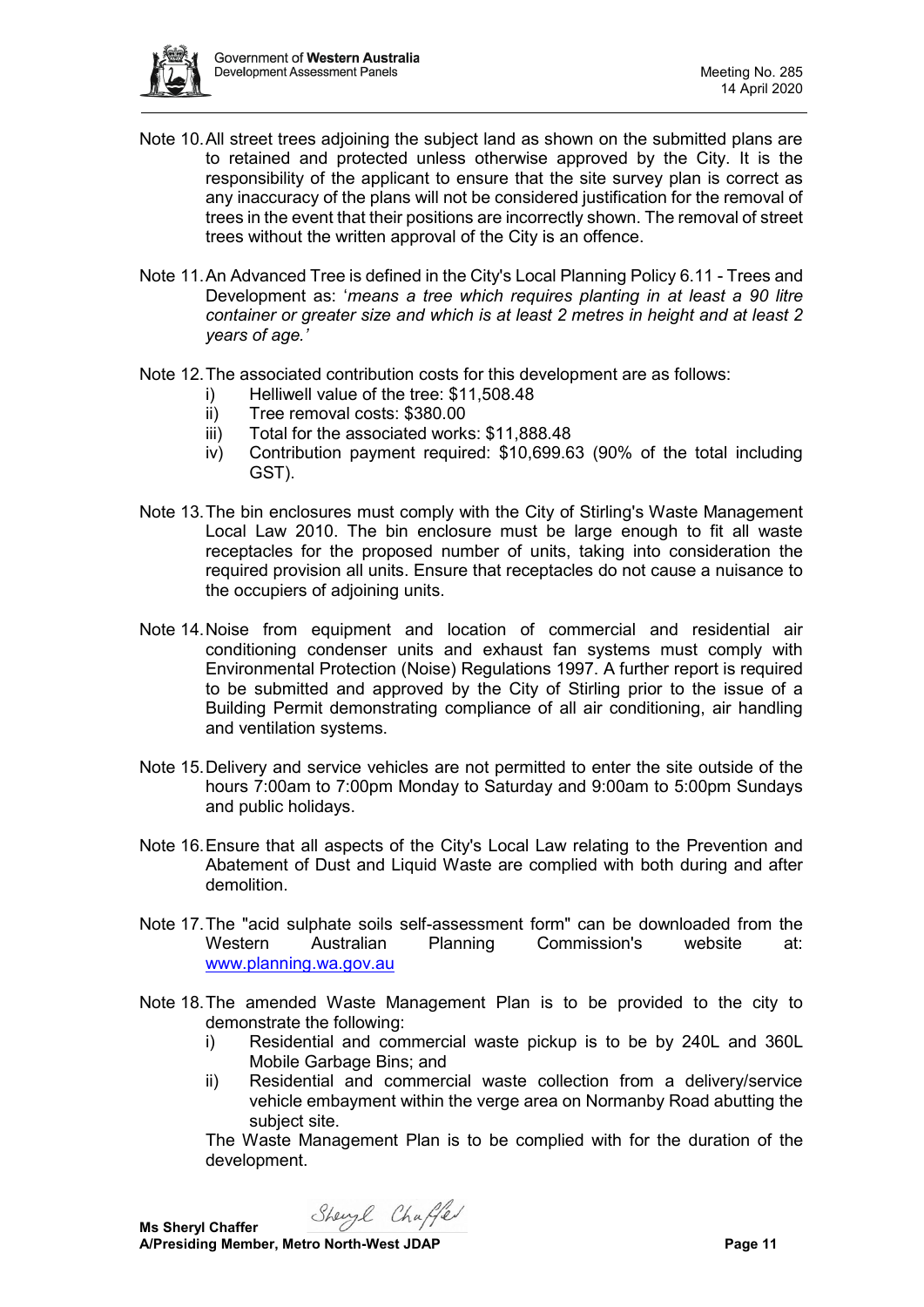

- Note 19.The applicants are advised to adhere to the suggested methodology outlined by the Heritage Engineer in the report dated 2 March 2020, for the following:
	- i) Temporary bracing of traditional building;
	- ii) Restoration of the shop fronts and walls to be retained;
	- iii) Underpinning of walls due to basement excavation and new works;
	- iv) Connection method of "old and new" work; and
	- v) Site inspections at each stage indicated in report for approval by Heritage Engineer and City's Heritage Officer prior to progressing to the next stage of works.
- Note 20.The associated contribution costs for the planting of two (2) new street trees are as follows:
	- i) Cost of new street tree: \$860.00 (current cost);
	- ii) Number of new street trees required: Two (2);
	- iii) Total cost for the associated works: \$1,720.00

Costs include 2 years of watering and the provision that the City will replace the tree should it be damaged or die during that period.

- Note 21.Prior to the submission of a Building Permit, the applicant is to supply certification confirming the design of all car parking bays, including ACROD bays, and parking areas are compliant with Australian Standards AS/NZS2890.1:2004, AS/NZS2890.2:2002 and AS/NZS2890.6:2009, to the satisfaction of the City.
- Note 22.The stormwater overflow connection as shown does not meet the City's standard overflow connection requirements and needs to be amended to the satisfaction of the City's Engineering Services Business Unit.

## **AMENDING MOTION 1**

**Moved by:** Ms Kym Petani **Seconded by:** Cr David Boothman

That the preamble part (b) be amended to read as follows:

*Approve DAP Application reference DAP/18/01420 and accompanying plans (Attachment 1) for the proposed extension of time to the term of approval and amendments to the approved Five Storey Mixed Use Development at Lots 6, 5, 4, 3 and 2, House Numbers 939, 941, 943, 945 and 947, Beaufort Street, Inglewood, in accordance with Clause 68, Schedule 2 of the Planning and Development (Local Planning Schemes) Regulations 2015 and the provisions of Clause 10.3 of the City of Stirling's Local Planning Scheme No.3, and pursuant to Clause 24(1) and 26 of the Metropolitan Region Scheme, for a further two (2) years, from the 8 November 2020, subject to the following conditions:*

**The Amending Motion was put and CARRIED UNANIMOUSLY.**

**REASON:** To provide further clarification as to when the approval is valid until.

Shengl Chaffer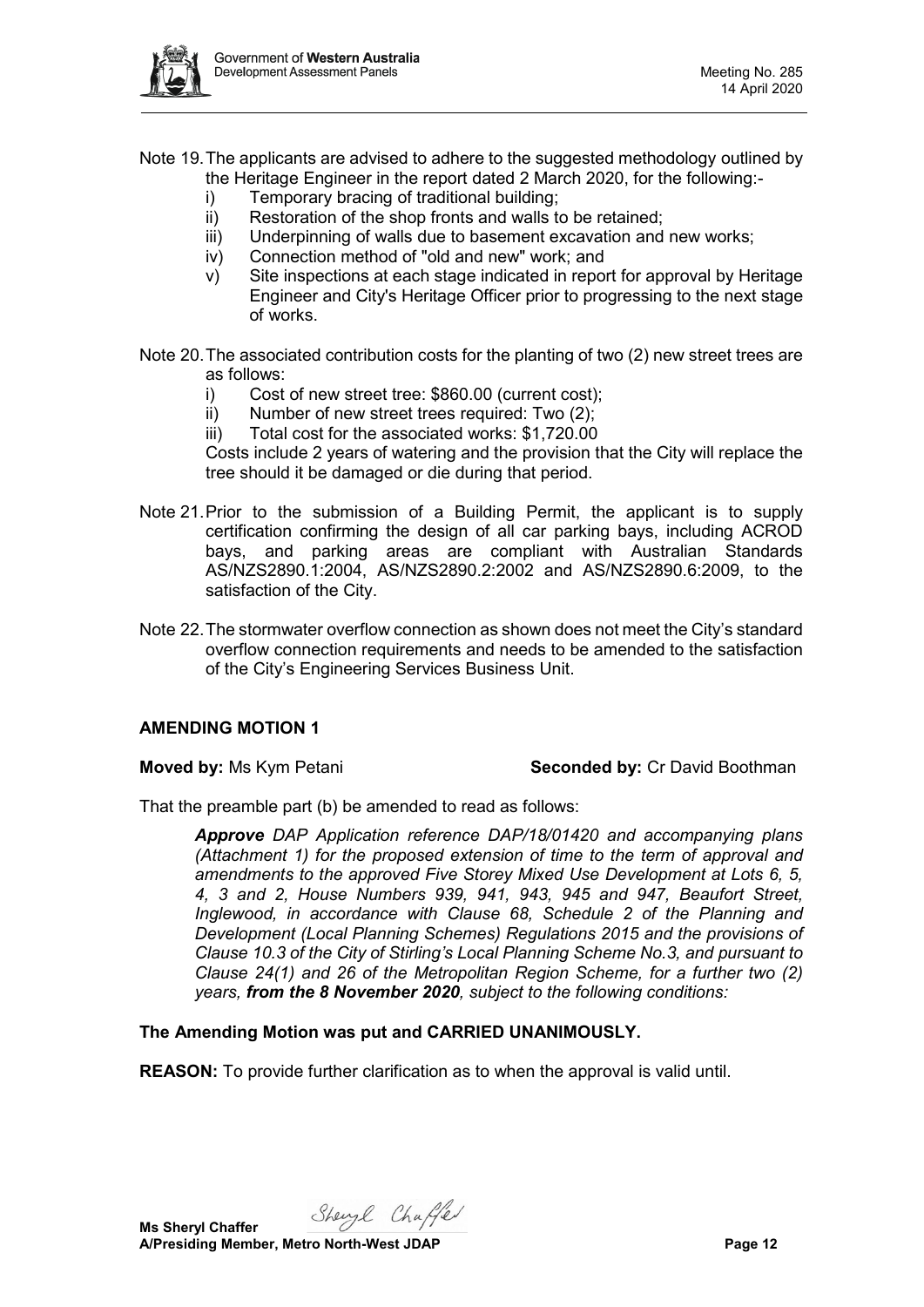

# **AMENDING MOTION 2**

**Moved by:** Cr Suzanne Migdale **Seconded by:** Cr David Boothman

*That Condition No.21 is amended to read as follows:*

*Prior to the occupation of the development, the number and allocation of car parking bays is to be provided on-site as follows:*

- *a. A minimum 56 residential car parking bays;*
- *b. A minimum 9 residential visitor car parking bays; and*
- *c. A minimum 21 16 non-residential car parking bays.*

## **The Amending Motion was put and CARRIED UNANIMOUSLY.**

**REASON:** The Panel were of the view that given the availability of on-street parking that a variation of the parking requirements was, in this case, justified.

#### **REPORT RECOMMENDATION (AS AMENDED)**

That the Metro North-West JDAP resolves to:

- a. **Accept** that the DAP Application reference DAP/18/01420 as detailed on the DAP Form 2 dated 11 December 2019 is appropriate for consideration in accordance with regulation 17 of the Planning and Development (Development Assessment Panels) Regulations 2011; and
- b. **Approve** DAP Application reference DAP/18/01420 and accompanying plans (Attachment 1) for the proposed extension of time to the term of approval and amendments to the approved Five Storey Mixed Use Development at Lots 6, 5, 4, 3 and 2, House Numbers 939, 941, 943, 945 and 947, Beaufort Street, Inglewood, in accordance with *Clause 68, Schedule 2 of the Planning and Development (Local Planning Schemes) Regulations 2015* and the provisions of Clause 10.3 of the City of Stirling's Local Planning Scheme No.3, and pursuant to Clause 24(1) and 26 of the Metropolitan Region Scheme, for a further two (2) years, from the 8 November 2020, subject to the following conditions:

#### **Conditions:**

- 1. A 2.2 metre wide road widening area is to be ceded to the Crown on the north-west side of the lot along Sturgate Lane prior to the occupation of the development. The applicant/owner shall construct the 2.2 metre widening area in order to extend the width of the Sturgate Lane carriageway, including extension of the carriageway widening to the Normanby Road intersection, and install lighting in the laneway to the City's specification and satisfaction at the applicant/owner's costs.
- 2. A 2.0 metre by 2.0 metre corner truncation (after allowing for the widening) at the intersection of Normanby Road and Sturgate Lane shall be ceded to the crown free of cost to the City prior to the occupation of the development.
- 3. Prior to the completion of the development, an additional six (6) on-street car parking bays are to be provided at the applicant's expense along the northern side of Beaufort Street abutting the subject site, in consultation with the Department of Planning, lands and Heritage and to the satisfaction of the City.

Shengl Chaffer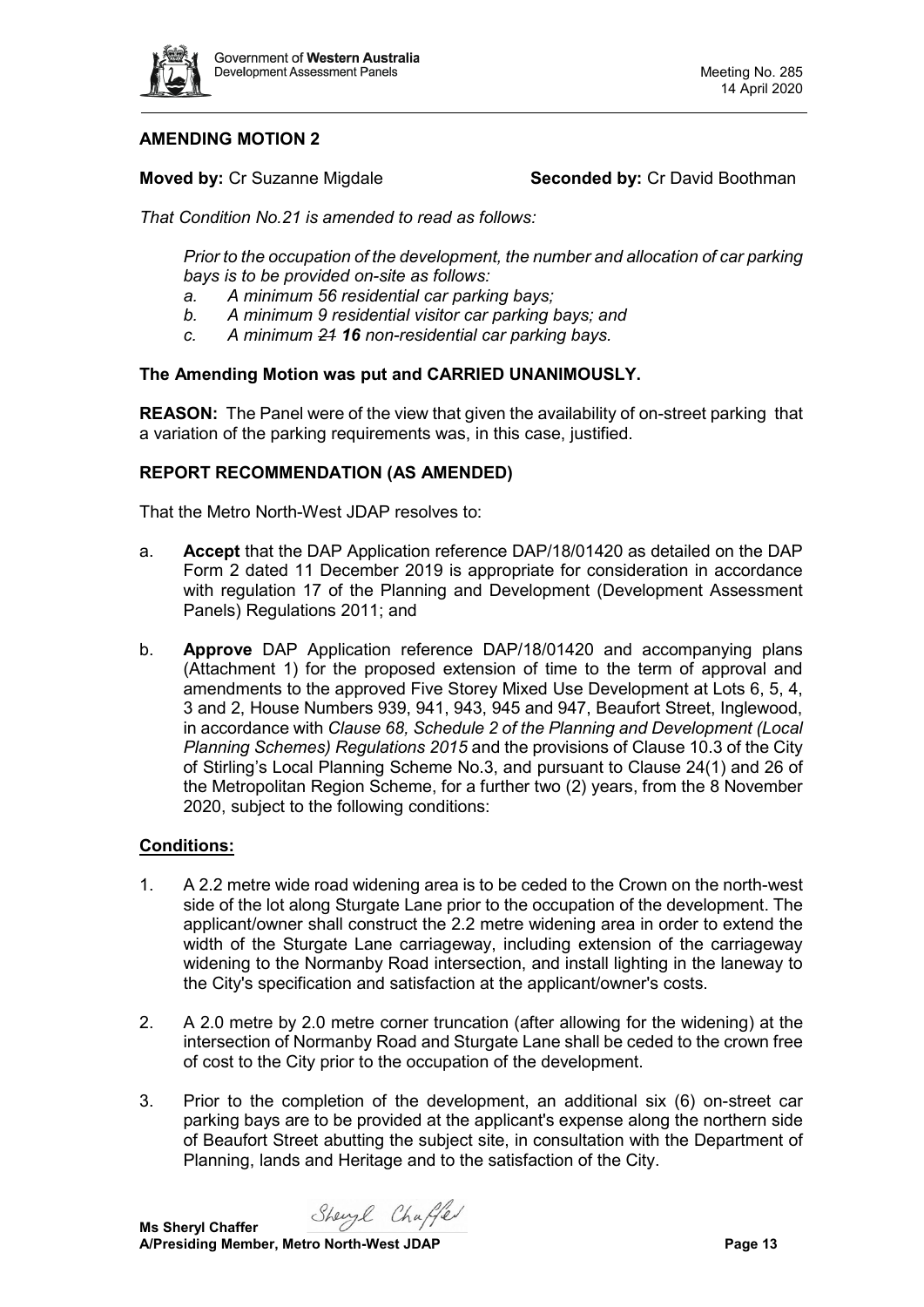- 4. Prior to the occupation of the development, a delivery/service vehicle embayment is to be constructed within the verge area on Normanby Road abutting the subject site at the owner's expense, to the satisfaction of City of Stirling.
- 5. An amended Waste Management Plan shall be submitted to the City of Stirling and approved prior to the submission of a Building Permit. The amended waste management plan is to demonstrate the development facilitating residential and commercial bin pickup via the Service Vehicle Embayment along Normanby Street frontage, to the satisfaction of the City. The waste management plan is to be complied with for the duration of the occupation of the development.
- 6. The removal of the two (2) street trees within the Normanby Road verge area to accommodate the delivery/service vehicle embayment will be undertaken by the City upon payment of the associated contribution costs as outlined in the City's Street and Reserve Tree Policy. The associated costs are to be paid by the owner/applicant prior to commencement of development and are a 90% contribution of the total.
- 7. The Normanby Road verge shall be upgraded to match the Beaufort Street paving styles, to the satisfaction of the City of Stirling.
- 8. No doors are permitted to open out into the road reserve.
- 9. All awnings must provide a minimum 1.0m clearance from the existing face of the kerb.
- 10. Lots 2, 3, 4, 5 and 6, House Numbers 947, 945, 943, 941 and 939 Beaufort Street, Inglewood shall be amalgamated into a single lot on a Certificate of Title. Amalgamation must occur prior to practical completion of the development.
- 11. The colours, materials and finishes of the development shall be in accordance with the approved schedule of finishes which forms part of this approval.
- 12. A practising structural engineer with heritage experience is required to submit floor plans and elevations with specification and detail, to the City with the Partial Demolition Permit prior to the submission of a Building Permit, to demonstrate how the structural integrity of the existing structure is to be maintained during building and demolition works. The details are to include but are not limited to a methodology statement of work sequence, details of proposed connection to the new work, detail of any support of existing floor, walls and roof structures required, and details of any foundation support required.
- 13. An amended Landscaping Plan shall be submitted to the City and approved in writing by the City, prior to the submission of a Building Permit.
- 14. Amended plans are to be provided prior to the submission of a Building Permit application, to the satisfaction of the City of Stirling, to address the following:
	- a. Aisle and ramp widths in compliance with AS/NZS 2890.1 section 2.5.2;
	- b. A minimum headroom clearance of 2200mm is to be provided along the full length of the ramps and parking areas, in compliance with AS/NZS2890.1 section 5.3.1.; and
	- c. A minimum headroom clearance of 2500mm is to be provided above the ACROD parking bay, in compliance with AS/NZS2890.6:2009 section 2.4.

Sheyl Chaffer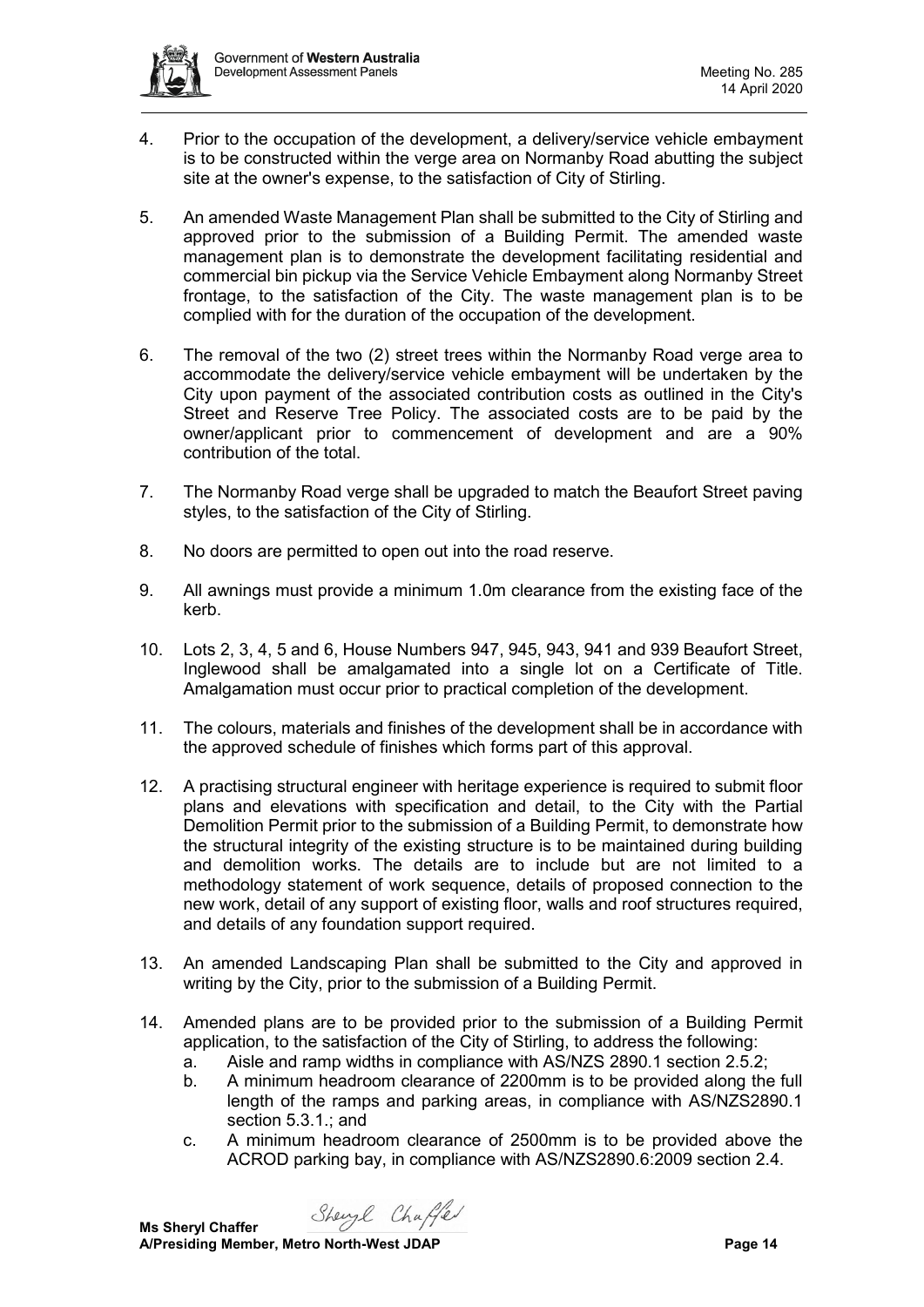

- 15. All noise attenuation measures, identified by the Sealhurst Acoustic Report dated November 2019 are to be incorporated into the building design and implemented prior to occupancy of the development.
- 16. An acid sulphate soils self-assessment form and, if required as a result of the selfassessment, an acid sulphate soils report and an acid sulphate soils management plan shall be submitted to and approved by the Department of Water and Environment Regulation before any ground disturbing development or development are commenced. Where an acid sulphate soils management plan is required to be submitted, all works shall be carried out in accordance with an approved management plan.
- 17. All bedrooms and living rooms are to meet the requirements set out within State Planning Policy 5.4: 'Road and Rail Transport Noise and Freight Considerations in Land Use Planning' and associated Guidelines for residential development.
- 18. A minimum of three (3) bicycle parking bays allocated for customers of the commercial tenancies shall be provided on site prior to the occupation of the development. The design and construction of the bicycle bays shall be in accordance with Australian Standards AS 2890.3:2015.
- 19. The ground floor common space component of the development is for the exclusive use of residents of the building only, unless the further approval of the City is obtained.
- 20. Prior to the commencement of development, a land use tenancy plan for all permitted land uses as specified under Local Planning Scheme No.3, is to be provided to the satisfaction of the City of Stirling. The plan shall specify the land use and any other relevant details for each commercial tenancy using the land uses defined under Local Planning Scheme No.3.
- 21. Prior to the occupation of the development, the number and allocation of car parking bays is to be provided on-site as follows:
	- a. A minimum 56 residential car parking bays;
	- b. A minimum 9 residential visitor car parking bays; and
	- c. A minimum 16 non-residential car parking bays.
- 22. All non-residential and residential visitor bays are to be marked and signposted accordingly and to be accessible for all visitors, customers and staff to the satisfaction of the City.
- 23. A revised Parking Management Plan shall be submitted to the City of Stirling for approval prior to commencement of development. The Parking Management Plan shall include, but not be limited to, the following considerations:
	- a. Traffic management measures are to be provided at the top of the ramp up to the ground floor car park to provide a safe environment for vehicles entering and leaving the carpark, in compliance with AS/NZS2890.1:2004 section 5.3.1. Traffic lights, mirrors, signage and pavement markings are to be installed. Details are to be provided prior to the submission of a Building Permit;

Shengl Chaffer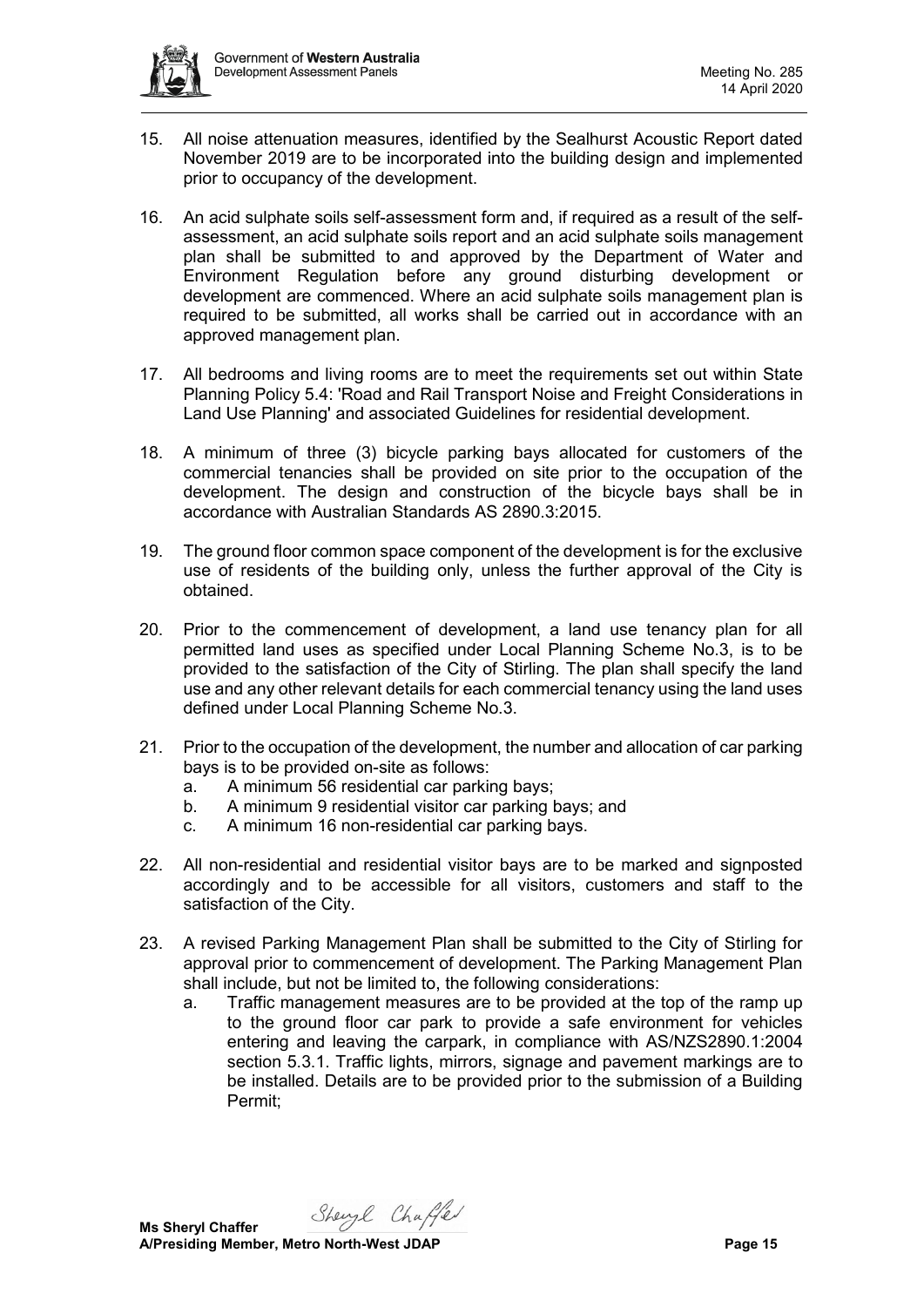

- b. Traffic management measures are to be provided at the foot of the ramp down to the basement car park to provide a safe environment for vehicles entering and leaving the basement, in compliance with AS/NZS2890.1:2004 section 5.3.1. Mirrors, signage and pavement markings are to be installed. Details are to be provided prior to the submission of a Building Permit;
- c. How different types of parking will be managed and controlled within the facility, such as ACROD and visitors; and
- d. What safety and security measures will be implemented to protect those using the facility.

The Parking Management Plan is to be complied with for the duration of the occupation of the development, unless otherwise varied by the City of Stirling.

- 24. Vehicular parking manoeuvring and circulation areas indicated on the approved plan shall be sealed and drained, the parking spaces marked out and maintained in good repair.
- 25. All parking areas are to comply with AS/NZS2890.1:2004 and AS/NZS2890.6:2009. In particular items to note include:
	- a. Headroom (AS/NZS2890.1section 5.3 and AS/NZS2890.6 section 2.4); and
	- b. Manoeuvring space (AS/NZS2890.1 section 2.4.2 (d)).
- 26. The finished level of pedestrian entrances to all non-residential tenancies accessed directly from a public road shall be at the finished pavement level in accordance with Universal Access design standards.
- 27. All clothes drying devices and clothes drying areas shall be located and positioned so as not to be visible from the street or a public place.
- 28. Each multiple dwelling shall be provided with a mechanical dryer prior to the occupancy or use of the development where a concealed drying area is not provided exclusively for the dwelling.
- 29. Crossovers shall be designed and constructed in accordance with the City's Local Planning Policy 6.7 - Parking and Access. Crossovers are to be installed prior to occupancy or use of the development.
- 30. Prior to the occupation of the development, any redundant crossover(s) shall be removed and the kerbing and road verge reinstated at the owners cost in accordance with City's Local Planning Policy 6.7 - Parking and Access.
- 31. Prior to occupation of the development, all privacy screening shall be visually impermeable and is to comply in all respects with the requirements of Clause 6.4.1 of the Residential Design Codes (Visual Privacy) deemed-to-comply provisions, and be maintained for the life of the development.
- 32. No walls, letterboxes, fences or other structures above 0.75 metres in height to be constructed within the 1.5 metres of where:
	- a. vehicular access points adjoin the site, or
	- b. driveway meets a public street, or
	- c. two streets intersect, or
	- d. driveway meets a right of way, or

unless further approval of Council is obtained.

Shengl Chaffer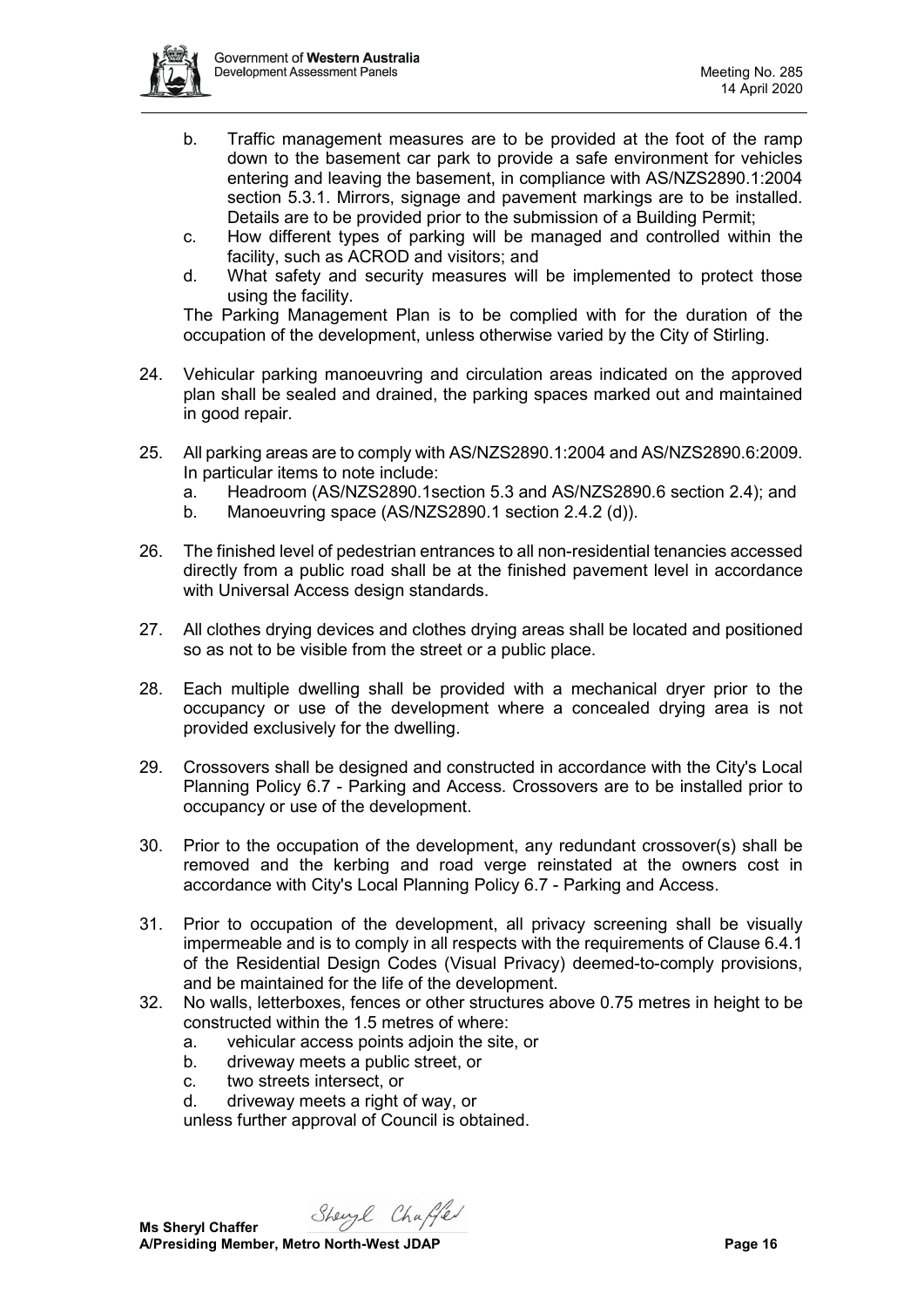

- 33. A Site Management Plan to be submitted and approved by the City of Stirling prior to submission of a Building Permit. The Site Management Plan to address dust, noise, waste management, storage of materials, traffic and site safety/security. The Site Management Plan is to be complied with for the duration of the construction of the development.
- 34. No goods or materials being stored, either temporarily or permanently, in the parking or landscape areas or within access driveways. All goods and materials are to be stored within the buildings or storage facilities, where provided.
- 35. Prior to occupancy of the development, all off-street parking to be available onsite during business hours for all customers and staff.
- 36. Architectural lighting of the building and lighting under all awnings, parking areas, service areas, footpaths and entry and exit points to be provided prior to occupation of the development.
- 37. Any outside lighting to comply with Australian Standards AS 4282-1997 for the control of obstructive effects of outdoor lighting and not spill into any adjacent residential premises.
- 38. All air conditioning units, plant and roof equipment and other external fixtures are to be screened from view of a public street.
- 39. All stormwater from all roofed and paved areas shall be collected and contained on site. There shall be no connection to the City's drainage infrastructure without the written approval of the City.
- 40. All ground floor external walls are to be treated with an anti-graffiti coating to reduce the likelihood of and improve ease of graffiti removal.
- 41. Prior to occupation of the development, the external finish of the boundary walls shall be to the same standard as the rest of the development, to the satisfaction of the City.
- 42. All external fixtures and building services of the residential development are to comply with deemed-to-comply provisions of Clause 6.4.5 of the Residential Design Codes (External Fixtures, Utilities and Facilities).
- 43. A Notification, pursuant to Section 70A of the *Transfer of Land Act 1893,* is to be placed on the Certificate of Title of the subject lot. Notice of this Notification is to be included on the diagram or plan of survey (Deposited Plan). The Notification is to state as follows:

'*This lot is in the vicinity of a transport corridor and is affected, or may in the future be affected, by road transport noise. Road transport noise levels may rise or fall over time depending on the type and volume of traffic.'*

Shengl Chaffer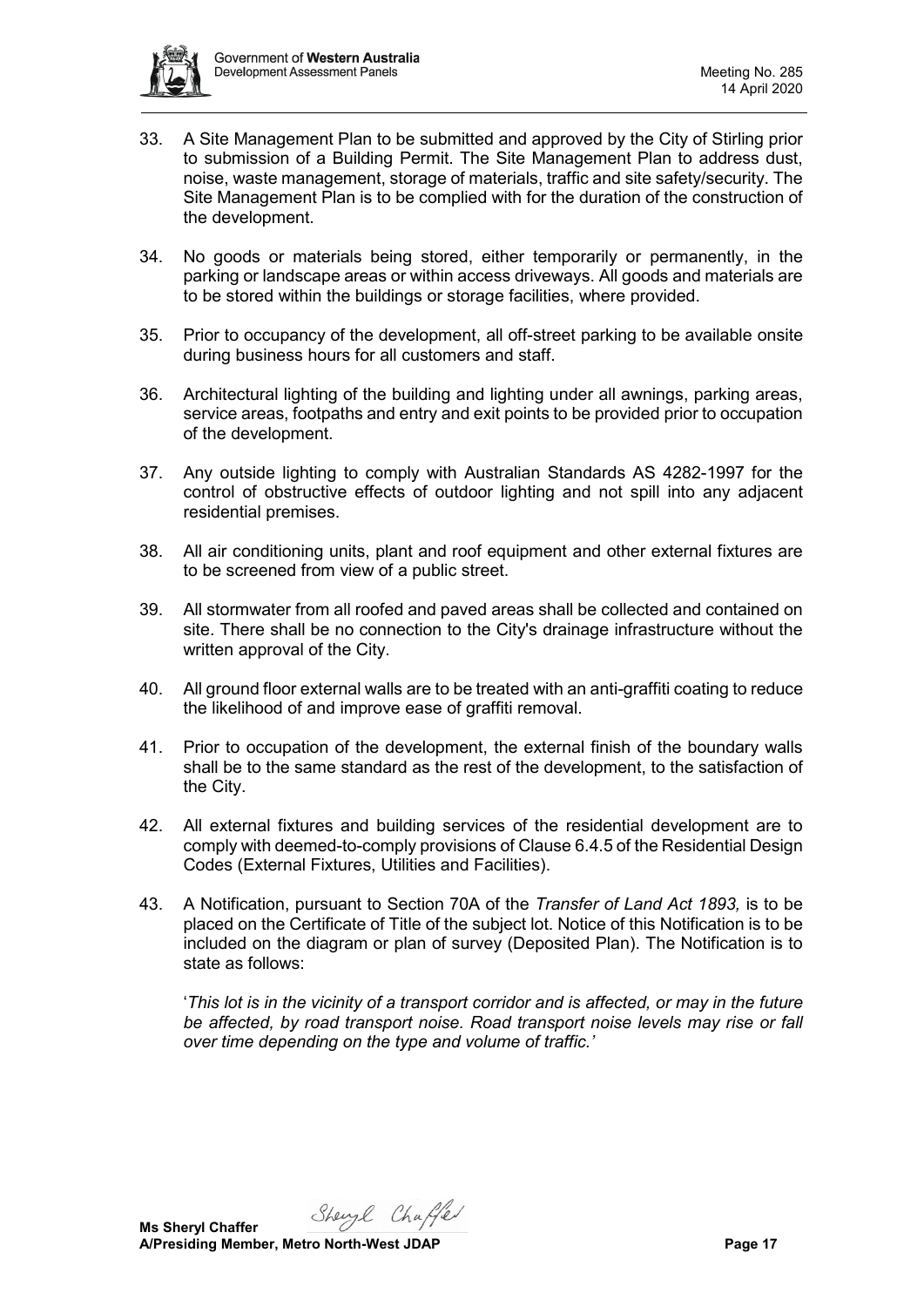

- 44. The traditional shop fronts are to be retained and protected, as indicated on the approved plans, following the methodology outlined in the Heritage Engineer's report dated 2 March 2020. The shop fronts and subsequent walls are to be remediated where necessary, to BCA standards, prior to any works commencing, to ensure subsequent building works including demolition and excavation will not further impact the retained shop fronts or cause the retained walls and shop fronts to fail.
- 45. Amended plans are to be submitted prior to the Building Permit, demonstrating an alternative finish to the feature cladding located on the south-western corner of the development, to the satisfaction of the City.
- 46. Planting of two (2) new street trees at the applicants cost will be scheduled to occur in the next available planting season after the completion of the development. The two (2) new street trees to Normanby Road are to be *Lophostemon confertus* of a minimum 100L size. The owner/applicant shall pay the cost of planting the new street trees prior to the commencement of development, as determined by the City in the City's Street and Reserve Trees Policy.

## **Advice Notes:**

- Note 1. Any conditions requiring changes to the built form are to be satisfied prior to the submission of a Building Permit, to the satisfaction of the City of Stirling.
- Note 2. The applicable Performance Bond for these ROW infrastructure works shall be:
	- i) ROW Construction \$29,427 (being 2.2m x 76m x \$176/sqm); and
	- ii) ROW Lighting \$17,784 (being 76m x \$234/m). The installation of lighting in the laneway by the applicant is in lieu of payment of ROW lighting contribution under LPS 3.

A Bonding Agreement - Right of Way Construction is to be signed and submitted to the City together with the payment of the performance bond.

- Note 3. Unless otherwise specified all costs of and incidental to the satisfaction of these conditions must be paid by the owner including, without limitation, the City's legal costs and all registration fees and stamp duty (if any).
- Note 4. For all proposed works within the road reserve, detailed engineering construction plans are to be submitted and approved by the City of Stirling prior to works commencing on site. All relevant fees and bonds are to be paid by the owner, prior to the commencement of construction, to the satisfaction of the City.
- Note 5. The proposed crossover configuration is subject to the approval of the City's Verge Control Business Unit. A "Crossover Installation Application" is required to be submitted and approved prior to the commencement of the crossover installation.
- Note 6. The land or a portion of the land the subject of this approval has been identified as potentially being in an area affected by acid sulphate soils and, as such, it is your responsibility to ensure that all building works comply with WAPC Bulletin 64. For more information contact the Department of Water and Environmental Regulation.

Shengl Chaffer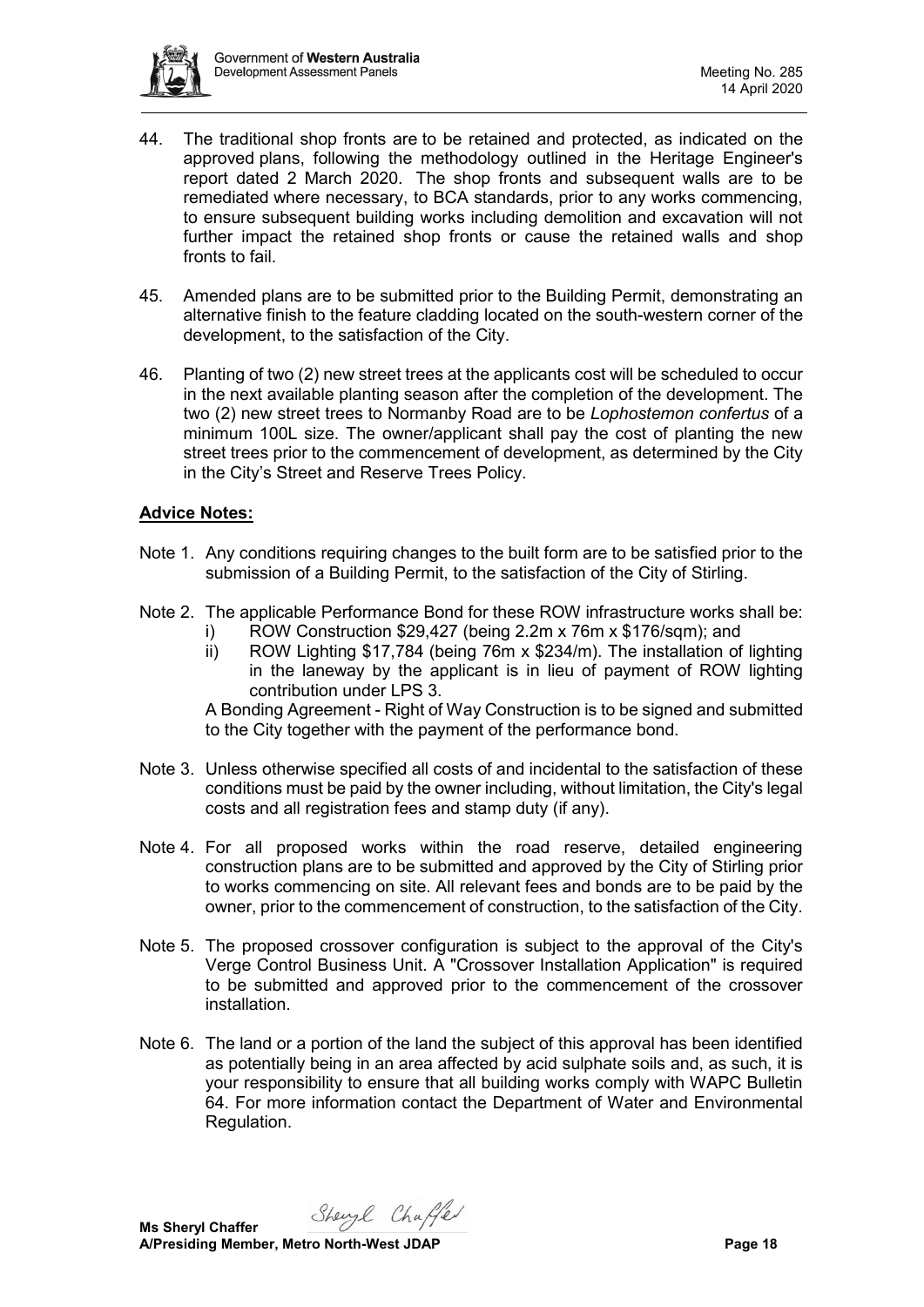

- Note 7. Potential nuisance from artificial light to be addressed in accordance with Australian Standard AS 4282- 1997. Development to comply in all respects with the Health (Public Building) Regulations 1992.
- Note 8. Ventilation of underground car park to comply with Australian Standard AS 1668.2.
- Note 9. Noisy Construction Work outside the period 7:00 am to 7:00pm Monday to Saturday and at any time on Sundays and Public Holidays is not permitted unless an approved Noise Management Plan for the construction site has been issued.
- Note 10.All street trees adjoining the subject land as shown on the submitted plans are to retained and protected unless otherwise approved by the City. It is the responsibility of the applicant to ensure that the site survey plan is correct as any inaccuracy of the plans will not be considered justification for the removal of trees in the event that their positions are incorrectly shown. The removal of street trees without the written approval of the City is an offence.
- Note 11.An Advanced Tree is defined in the City's Local Planning Policy 6.11 Trees and Development as: '*means a tree which requires planting in at least a 90 litre container or greater size and which is at least 2 metres in height and at least 2 years of age.'*
- Note 12.The associated contribution costs for this development are as follows:
	- i) Helliwell value of the tree: \$11,508.48
	- ii) Tree removal costs: \$380.00
	- iii) Total for the associated works: \$11,888.48
	- iv) Contribution payment required: \$10,699.63 (90% of the total including GST).
- Note 13.The bin enclosures must comply with the City of Stirling's Waste Management Local Law 2010. The bin enclosure must be large enough to fit all waste receptacles for the proposed number of units, taking into consideration the required provision all units. Ensure that receptacles do not cause a nuisance to the occupiers of adjoining units.
- Note 14.Noise from equipment and location of commercial and residential air conditioning condenser units and exhaust fan systems must comply with Environmental Protection (Noise) Regulations 1997. A further report is required to be submitted and approved by the City of Stirling prior to the issue of a Building Permit demonstrating compliance of all air conditioning, air handling and ventilation systems.
- Note 15.Delivery and service vehicles are not permitted to enter the site outside of the hours 7:00am to 7:00pm Monday to Saturday and 9:00am to 5:00pm Sundays and public holidays.
- Note 16.Ensure that all aspects of the City's Local Law relating to the Prevention and Abatement of Dust and Liquid Waste are complied with both during and after demolition.
- Note 17.The "acid sulphate soils self-assessment form" can be downloaded from the Western Australian Planning Commission's website at: [www.planning.wa.gov.au](http://www.planning.wa.gov.au/)

Shengl Chaffer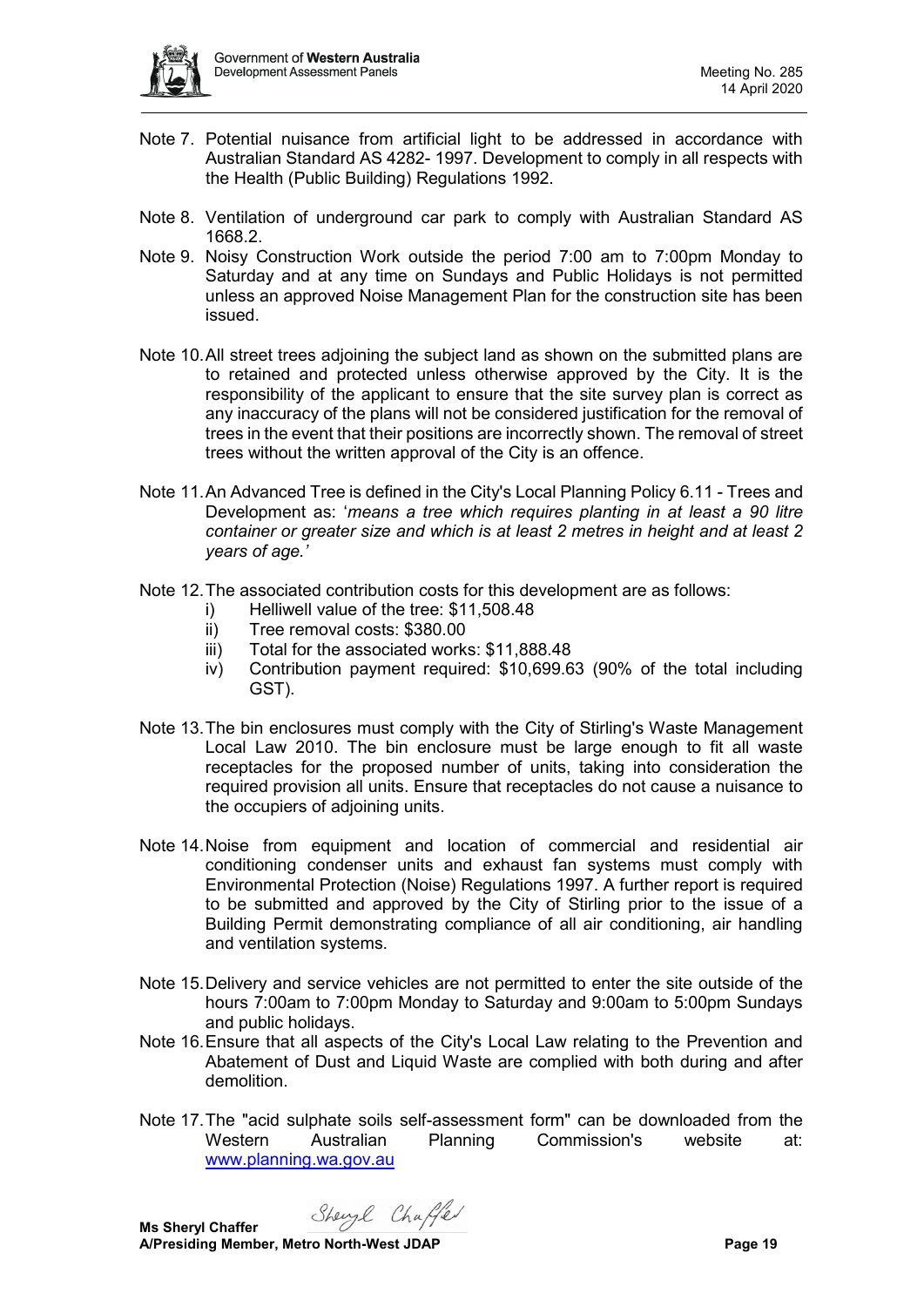

Note 18.The amended Waste Management Plan is to be provided to the city to demonstrate the following:

- i) Residential and commercial waste pickup is to be by 240L and 360L Mobile Garbage Bins; and
- ii) Residential and commercial waste collection from a delivery/service vehicle embayment within the verge area on Normanby Road abutting the subject site.

The Waste Management Plan is to be complied with for the duration of the development.

- Note 19.The applicants are advised to adhere to the suggested methodology outlined by the Heritage Engineer in the report dated 2 March 2020, for the following:
	- i) Temporary bracing of traditional building;
	- ii) Restoration of the shop fronts and walls to be retained;
	- iii) Underpinning of walls due to basement excavation and new works;
	- iv) Connection method of "old and new" work; and
	- $v$ ) Site inspections at each stage indicated in report for approval by Heritage Engineer and City's Heritage Officer prior to progressing to the next stage of works.
- Note 20.The associated contribution costs for the planting of two (2) new street trees are as follows:
	- i) Cost of new street tree: \$860.00 (current cost);<br>ii) Number of new street trees required: Two (2):
	- Number of new street trees required: Two  $(2)$ :
	- iii) Total cost for the associated works: \$1,720.00

Costs include 2 years of watering and the provision that the City will replace the tree should it be damaged or die during that period.

- Note 21.Prior to the submission of a Building Permit, the applicant is to supply certification confirming the design of all car parking bays, including ACROD bays, and parking areas are compliant with Australian Standards AS/NZS2890.1:2004, AS/NZS2890.2:2002 and AS/NZS2890.6:2009, to the satisfaction of the City.
- Note 22.The stormwater overflow connection as shown does not meet the City's standard overflow connection requirements and needs to be amended to the satisfaction of the City's Engineering Services Business Unit.

#### **The Report Recommendation (as amended) was put and CARRIED UNANIMOUSLY.**

**REASON:** The Panel was satisfied that the proposed modifications to the original approved plans are minor, consistent with the intent of the original approval and the objectives of the City's Local Planning Scheme No 3, Beaufort St Local Development Plan and relevant planning policies. Although there have been some changes to the local and regional planning framework since the original approval, the revised proposal is consistent with the future planning vision of the locality and the new and updated conditions provide greater clarity for implementation.

Shengl Chaffer